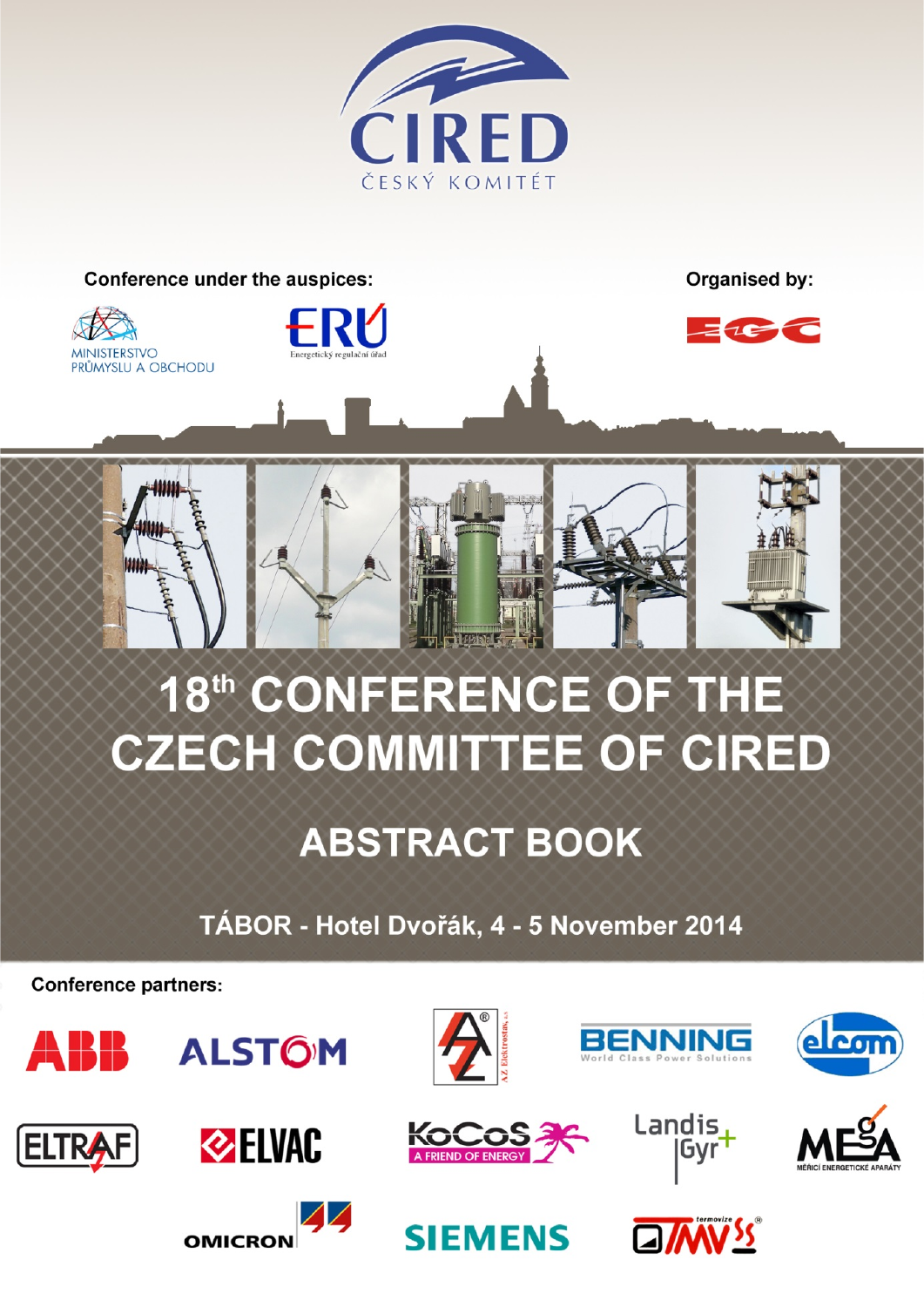

Conference under the auspices Organised by EGC 18th Conference of the Czech Committee of CIRED Conference partners Book of Abstracts Hotel Dvořák – Kotnov - November 4-5, 2014

## **SESSION 1 – NETWORK COMPONENTS**

**Guarantor: Karel Kohout, ČEZ Distribuční služby, s.r.o.**

### **HV POWER SWITCHES WITH CO2 QUENCHING GAS**

#### **Michal Prchlík, Milan Keller, ABB s.r.o.**

SF6 gas has a unique combination of physical properties; for switches there is essential especially high dielectric strength and excellent ability to quench the arc. However, it is proven that the SF6 gas in the free atmosphere contributes to the so-called greenhouse effect. In an ongoing effort to reduce the impact of products on the environment, the ABB company is engaged in the development of switches using alternatives to SF6 gas. The result is a LTA switch, which instead of SF6 gas uses CO2 gas as an quenching and insulating medium.

### **THE SURVEY OF THE CURRENT CARRYING CAPACITY OF ROPE CONNECTORS OF HV PIPE BUSBARS**

### **Jaroslav Šnajdr, Jan Sedláček, Zdeněk Vostracký – UWB, Regional Innovation Centre for Electrical engineering**

#### **Jiří Velek – ČEPS, a.s.**

The paper analyzes the rope connectors connecting the pipe busbars in HV substations. The paper builds on the introduction of dynamic loading technology into practice and evaluates the impact of the increased current carrying capacity of selected lines on the temperature of the connectors and the quality of their contacts. There is made a model of selected connectors and calculated the temperature distribution due to the heating effect of electric current when taking into account the impact of standard ambient conditions. To verify the results, the finite component model is compared with the analytical calculation of rope connectors and monitored the actual maximum current carrying capacity considerig the allowable temperature rise. In conclusion the results of variant calculations are summarized, including a sensitivity analysis and there is also included a recommendation for thermal control of the connector system.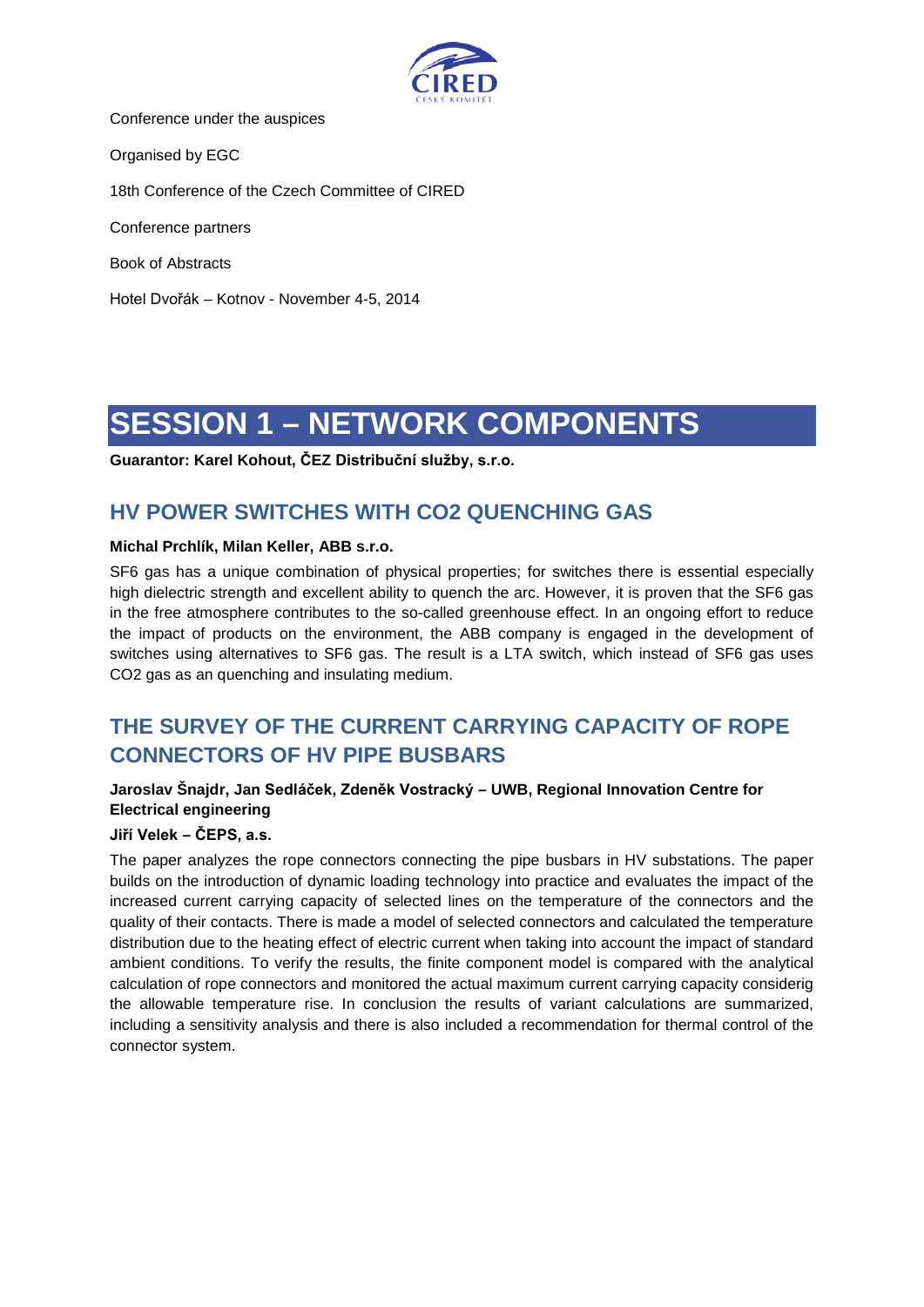

### **AN INCREASE IN FAILURE RATE OF MV INSTRUMENT TRANSFORMERS, ITS CAUSES AND POSSIBLE DIAGNOSTIC METHODS FOR THE DETERMINATION OF THESE CAUSES**

#### **Jiří Horák, ČEZ Distribuční služby, s.r.o.**

Instrument voltage transformers are an integral part of the equipment of electrical substantions of all voltage levels. In terms of the price of individual components it is not the most expensive equipment of switching stations and power substations, but their failure always causes the substation shut-down with the impact on customers. In recent years we have seen an increase of failures in these devices. The paper analyzes the possible causes of the instrument transformers faults and proposes measures for their early detection and thereby eliminating the costs.

### **A DETECTION OF CORROSIVE SULFUR IN THE FIELD USING ELECTRICAL MEASUREMENTS**

#### **Václav Straka, "TMV SS" spol. s r.o.**

Corrosive sulfur is a relatively new phenomenon. A few years ago we thought that it would not apply to machines operating in the Czech Republic and Slovakia. The fact shows that it was a false assumption and the problem of corrosive sulfur affects a relatively significant group of machines. The paper deals with a method that allows a non-invasive detection of phenomena which show the presence of corrosive sulfur or silver in the transformer using electrical measurement methods. A verification of assumptions based on practice is also included.

### **THE DEVELOPMENT OF DTS ON THE POLYGONAL POLE**

#### **Miroslav Fedorčák, Východoslovenská distribučná, a.s.**

#### **Miroslav Tilinger, ELV Produkt, a.s.**

The paper deals with a new technical solution of a universal type of a pole monted transformer station on the polygonal pole.

### **THE COURSE OF AN ASSESMENT OF THE CURRENT CURRYING CAPACITY OF ALFE CONDUCTORS**

#### **Ondřej Novák, Kamil Čihák, ČEZ Distribuce, a.s.**

This paper focuses on the history of the conditions and procedures for the determination of values of the current carrying capacity of AlFe conductors used for the construction of overhead lines in the Czech Republic and **SROV**.

### **INCREASED CURRENT CARRYING CAPACITY OF OVERHEAD LINES WITH RESPECT TO CURRENT WEATHER CONDITIONS AND THE PREDICTON OF-THE CARRYING CAPACITY**

### **Petr Lehký, EGÚ Brno, a.s.**

#### **Jiří Velek ČEPS, a.s.**

The paper shows the possibilities of increasing the current carrying capacity of conductors for overhead lines throughout the year depending on the current and forecasted weather conditions.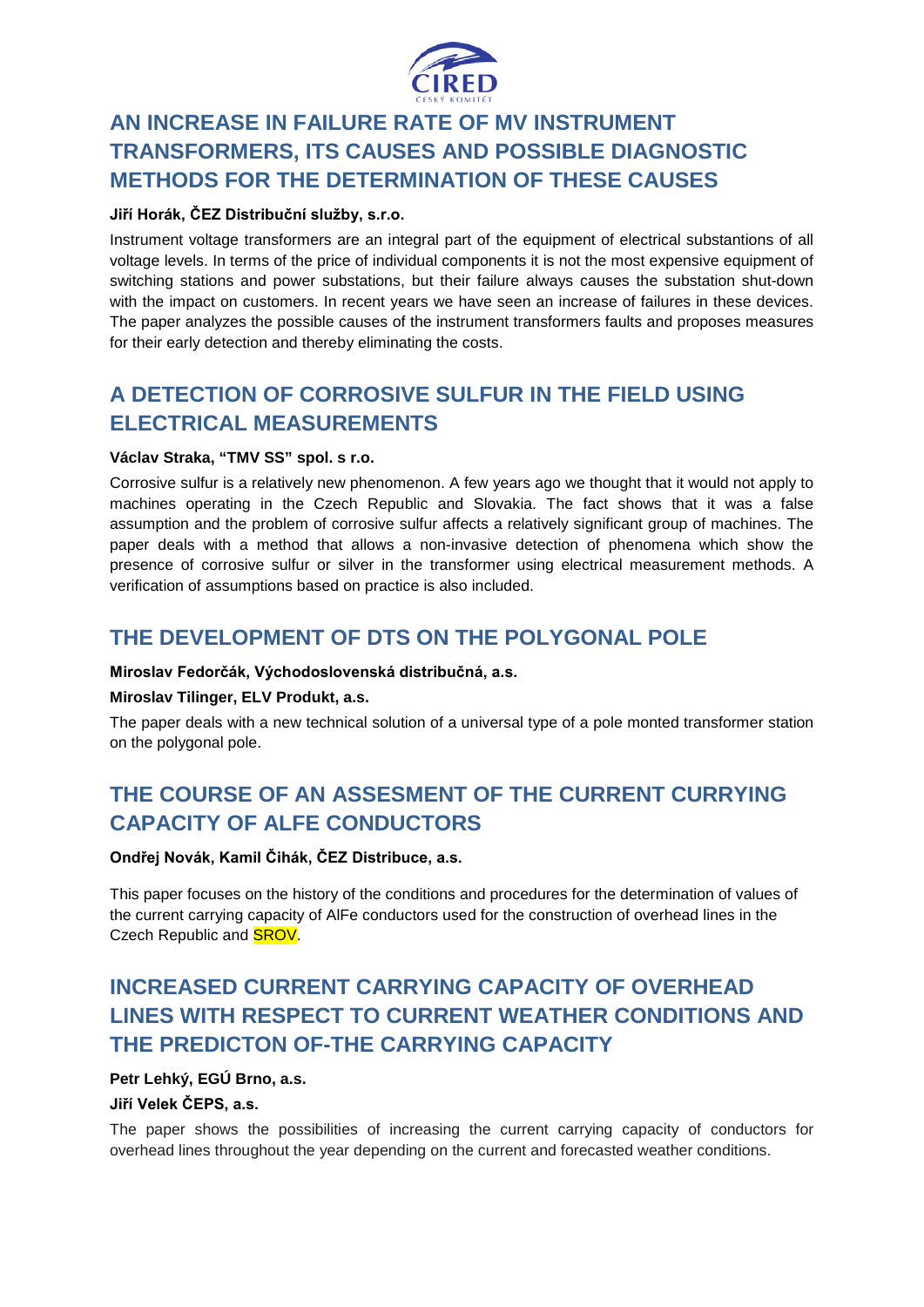

### **THE EXPERIENCE OF PREDISTRIBUCE, A. S. WITH THE NEW CABLES OF A 22-AXEKVCER TYPE**

#### **Jiří Ullrich, PREdistribuce, a.s.**

The paper describes the history of cable types used in the distribution network of PREdistribuce, a.s. on the voltage level of 22 kV with a focus on current trends in the form of a new cable design of a 22- AXEKVCER type. This is a high voltage cable with an insulation of cross-linked polyethylene with a flame retarding halogen-free polyethylene sheath. In addition, this paper describes the usability and practical experience in the distribution network of PREdistribuce, a.s.; the fire endurance test of the cable and finally the techno-economic evaluation.

### **INFORMATION FROM THE CIRED NATIONAL CONFERENCES HELD IN CROATIA AND SLOVENIA**

#### **František Vybíralík**

The information from the CIRED Conferences held in Croatia and Slovenia. It will deal with selected experience from the presentations in the field of electrical substations, overhead and cable lines.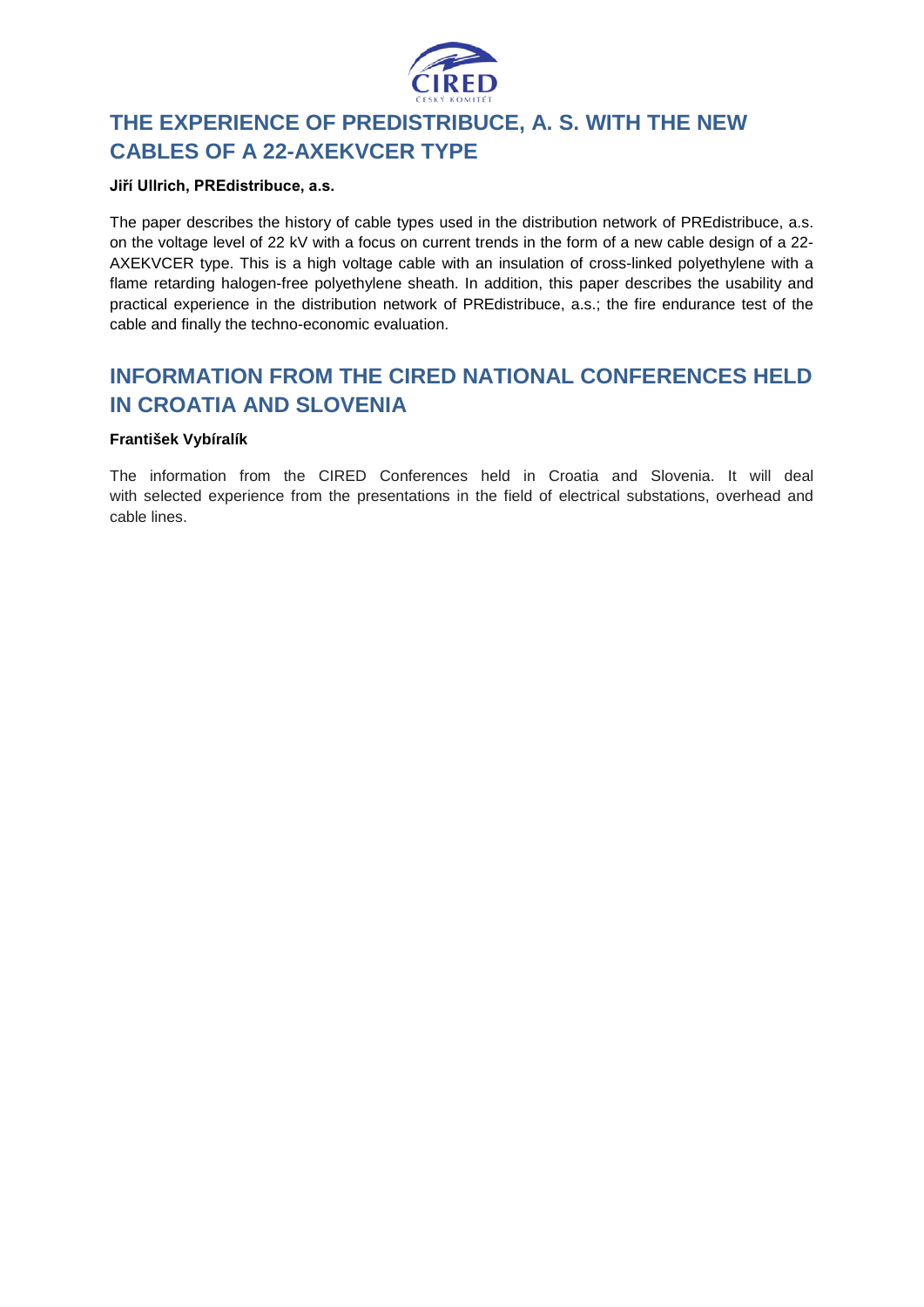

## **SESSION 2 – POWER QUALITY AND EMC**

**Guarantor: Pavel Santarius, VSB-TU Ostrava**

### **THE QUALITY LEVEL OF ELECTRICITY IN THE DS IN THE CR**

#### **Jan Petrásek, František Kysnar, EGC-EnerGoConsult CB Ltd.**

The paper presents the results of the assessment of the quality level of electricity in the supply area of all distribution system operators in the Czech Republic. There has been presented the assessment of data for interchange points between TS and DS since 2006 and data from delivery points of 110kV and power stations of 110kV/MV since 2010. Together with the ongoing (continuous) voltage phenomena there are also evaluated the recorded voltage phenomena. Due to the long-term monitoring of power quality parameters in the above points of DS, the paper comments on trends in power quality parameters at different voltage levels.

### **THE ASSESSMENT OF SHORT-VOLTAGE EVENTS IN THE TERRITORY OF ČEZ DISTRIBUCE, A.S. COMPANY**

#### **Michal Konč, ČEZ Distribuce, a.s.**

#### **František Kysnar, Jan Petrásek, EGC-EnerGoConsult CB Ltd.**

Distribution system operators are facing the increasing pressure to improve the quality of electricity, even in the period of changes the distribution network are going through nowadays (the expansion of renewable resources, etc..); not only in the field of ongoing (continuous) effects, but also in voltage events. This pressure is evident not only from customers who are connecting more sensitive types of technology, but also from the CEER, who in some European countries present in addition to the usual indicators of SAIDI, SAIFI also the indicators of shorter events - MAIFI.

The paper presents an overview of the current situation in the field of voltage events (dips, swells, interruptions) in the territory of CEZ Distribution, a.s. company at all voltage levels. It uses an extensive monitoring installed in distribution networks of CEZ Distribution, a.s. Additionally, the paper deals with a detailed analysis of short-term interruptions in the selected area, the calculation of MAIFI indicator, but also with a possible approach to the verification of input data for the calculation of this indicator.

### **THE DEVELOPMENT OF POWER QUALITY OF SELECTED CUSTOMERS OF E. ON DISTRIBUTION COMPANY SINCE 2001**

#### **T. Celba, K. Procházka, EGC-EnerGoConsult CB Ltd.**

#### **M. Kašpírek, E.ON Distribution**

The paper summarizes the results of the monitoring of voltage characteristics according to the CSN EN 50160 standard of selected MV customers of - JČE Company from 2001 to 2004 and later (after the acquisition of JČE) from 2005 to 2014 of E.ON Distribution. In the period from 2001 to 2005 there were monitored 5 or better to say 6 delivery points in the present area of E.ON West, after the year 2006 their number increased to 17 in the whole supply area of E.ON Distribution.

There were monitored either continuous variables – the level and voltage fluctuations, voltage unbalance, a total harmonic distortion and flicker and the limit variables of current, active and reactive power and load distribution in selected zones of power factor, and voltage events, i.e. dips, swells and power supply interruptions. The level of interference (particularly the flicker parameter) in MV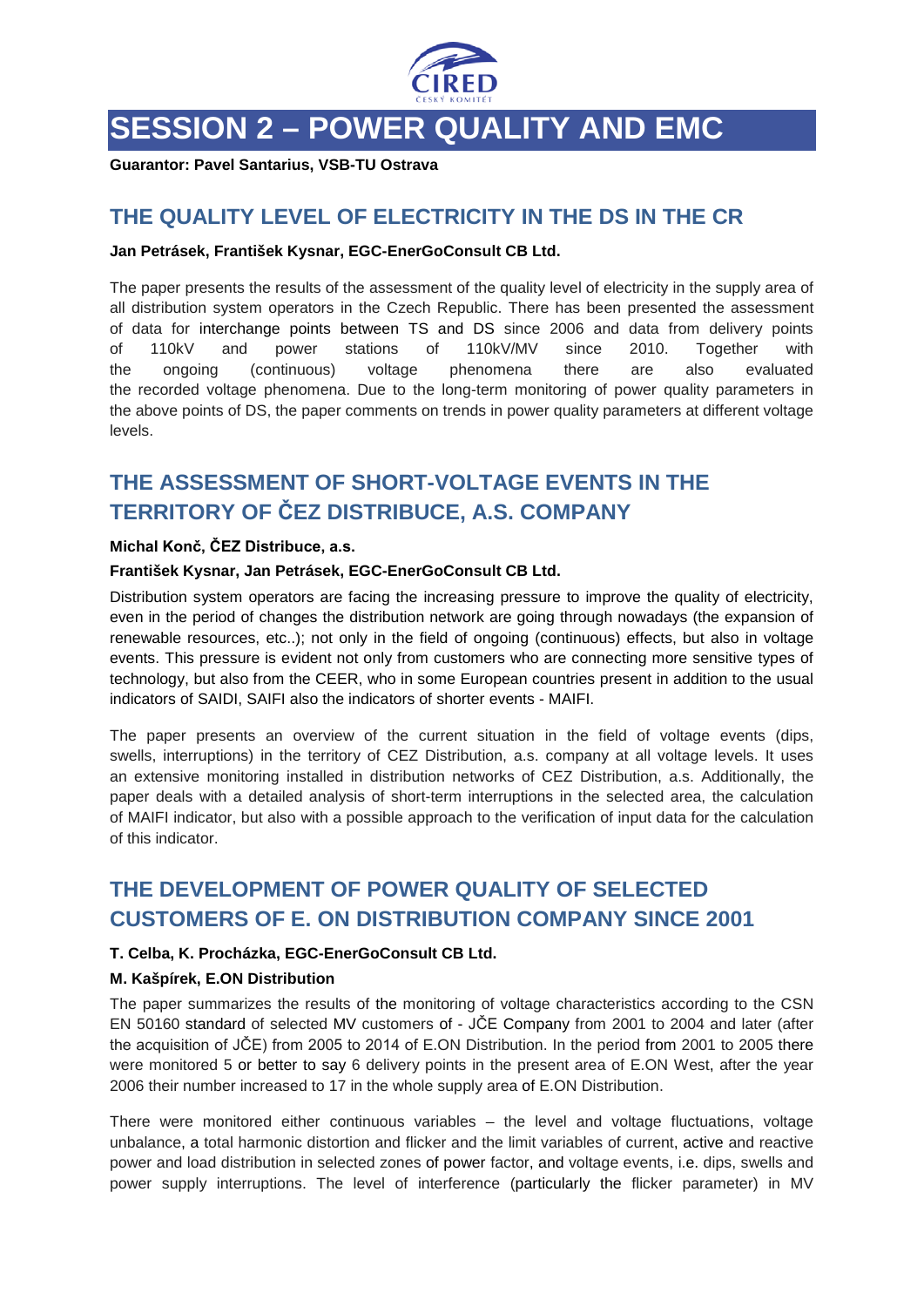

distribution grid is also assessed in relation to the size of the network impedance at customer delivery points.

### **ELECTRICAL ENERGY SAVERS – AN ANALYSIS OF OPERATING MEASUREMENTS AND AN IMPACT ON THE VOLTAGE QUALITY**

**Ing. Jan Jiřička, Ing. David Mezera, Ph.D., Ing. Martin Kašpírek, Ph.D., E.ON Česká republika, s.r.o.**

The paper analyzes a principle, a function and an impact of the operation of two types of electrical devices for electricity savings: the device designed for conventional types of appliances and the device intended for public lighting. The aim of the measurements carried out on real installations of the customers connected to the E.ON Distribution grid was to verify the principle on which the power saver is working, particularly a behavior in terms of the voltage, active and reactive power; on selected types of appliances to demonstrate the power saver function and identify the savings; to calculate the efficiency of the devices in terms of power flow in front of / behind the device and losses and to identify possible impacts on the distribution grid.

### **THE BEHAVIOR OF STATIC ELECTRICITY METERS IN ACTIVE NETWORK CONDITIONS**

#### **Jiří Drápela, Jan Šlezingr, David Topolánek, Department of Electrical Power Engineering, FEEC, BUT**

Static electric meters used at photovoltaic power plants of small output mainly are, as shown recently, subjected to conditions which result in deviation from their expected functions. The problem is in the measurement of the active or possibly reactive power, but also the amount of electrical energy recorded in the registers. We can observe that these effects are the result of deliberate use, or misuse, the way of measurement and registration of electric energy by meters, or even the result of improper performance measurement by electric meters, or by other physical limitation, and by low resistance of electric meters to signals which accompanies the transfer of measured energy. The result is often a significant deviation of the registered energy from the expected and given values. Nevertheless, such electric meters are certified and according to current legislation are marked as suitable. It should also be noted that this issue is not only the domain of photovoltaic sources, but its principles can be extended to other locations of electric meters application, in which we can expect similar conditions.

The paper deals with the classification of mechanisms influencing the registered electrical energy by electric meters with a presentation of the results of the experiments.

### **DEPENDANCE OF VOLTAGE QUALITY ON A CHANGE OF SHORT-CIRCUIT POWER DURING THE CHANGE OF THE VOLTAGE CONTROL BUS FROM THE 220 KV LEVEL TO THE 400 KV LEVEL**

#### **Ing. Mirosav Dubovský, Stredoslovenská energetika, a. s.**

As a result of upgrading the transmission system there was a change in the voltage control bus - from the 220 kV level to the 400 KV level. From a given node there is provided power distribution of 110 kV lines and further transformation from 110 kV to 22 kV level and below for most customers. One of the 110 kV outlets powers an operation of an arc furnace with the consumption of approximately 40 MW. The paper deals with the dependence of voltage quality and impacts of the arc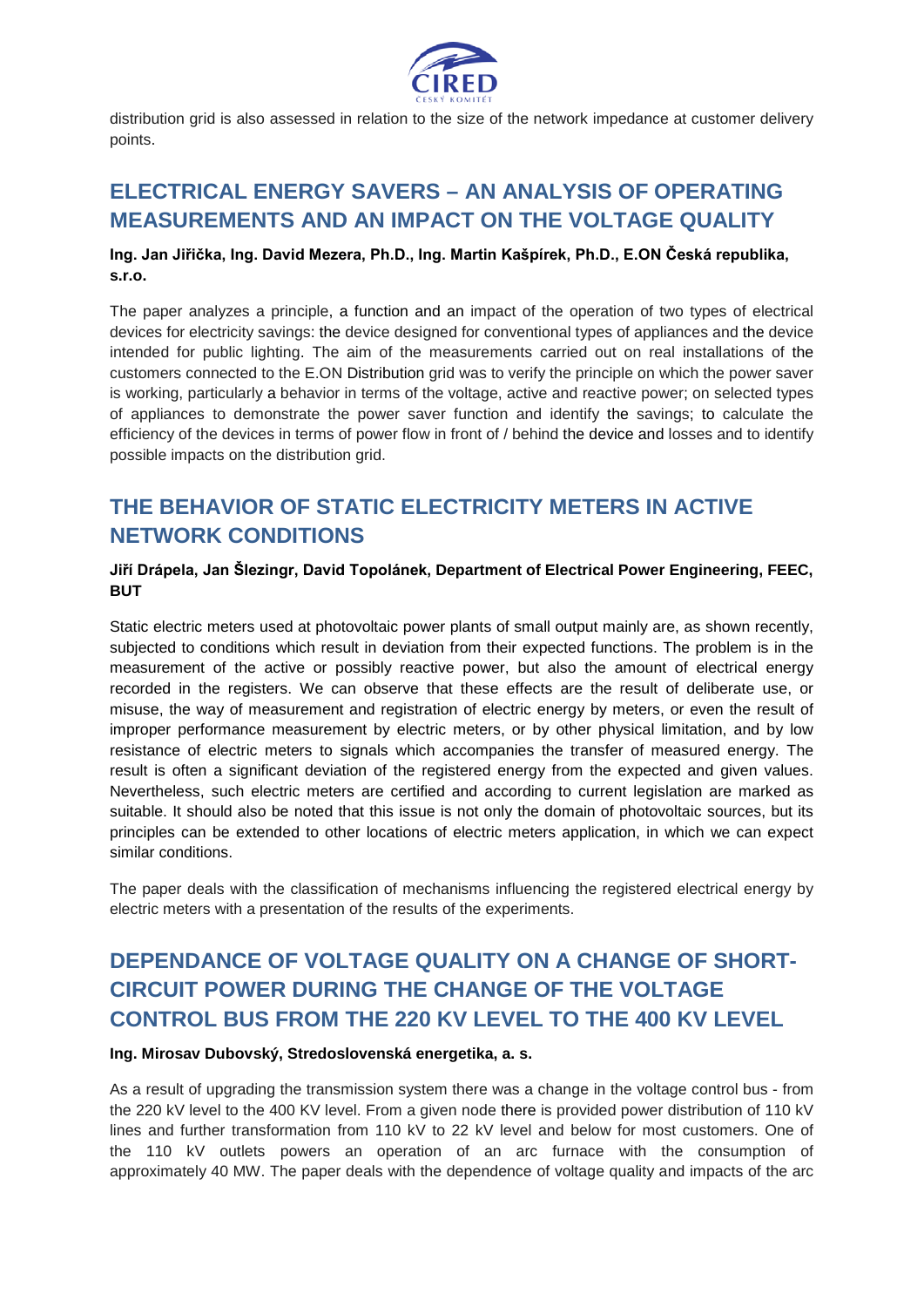

furnace on the voltage quality according to changes in short-circuit power. All findings are based on scientific measurements.

### **THE CHANGING ROLE OF ROTARY COMPENSATORS DURING VOLTAGE STABILIZATION IN POWER SUPPLY AREA OF KRASÍKOV SUBSTATION**

#### **Ing. Jan Šeda, ČEZ Distribuce, a. s., Děčín, Ing. Zdeněk Hruška, ČEPS, a.s. Praha**

Ing. Jan Šeda, during the lectures in 2008 and 2009, introduced the participants with special and unique equipment for correction of reactive power in Krasíkov substation - synchronous compensators connected to the tertiary winding of EHV / HV transformers. Then again, particularly in the year 2009 the authors of the lectures pointed that more attention is paid to monitoring of P / f (links between an active power and frequency) than to troubleshooting of U / Q (links between reactive power and voltage). Their findings were based on the events in the area of Krasíkov substation.

Two synchronous machines with a range of  $-50$  to  $+100$  MVAr were, until the end of the year 2008, more used for supporting the reactive power and thus for an increase of the voltage of 400 kV and also 110 kV. At the end of the year 2008, however, it showed an increase of reactive power in the systems, and thus the need for this power to be drained and to reduce the voltage in both systems. This trend then continued in the following years, especially after the year 2010.

In the lecture there will be given information about the compensators and their options. Further, there will also be outlined the possible causes of changes in their use associated with changes in TS and DS and there will be explained options of compensators´ activities in these changed conditions.

### **POWER MEASUREMENSTS IN THE THREE-PHASE SYSTEM - DISTORTION, ASYMMETRY**

#### **Ing. Jan Souček, MEgA**

The paper deals with the definitions of power for a general three-phase asymmetric system with distorted voltage and current. There are presented the best known power definition with evaluation of their strengths and weaknesses. Further there is described the procedure and the possibility of calculating the power by using components from the frequency analysis of voltage and current. The paper also tries to propose variables intended for recording information when considering their information values and the total volume of data. Finally, the theoretical analysis is complemented by measurements with subsequent analysis.

### **THE PAPER OF CTU IN PRAGUE, FACULTY OF ELECTRICAL ENGINEERING**

**Josef Tlustý, CTU in Prague, FEE**

### **AN ANALISIS OF HARMONIC VOLTAGE IN A LV DISTRIBUTION GRID**

**Ing. Martin Kašpírek, Ph.D., Ing. David Mezera, Ph.D., E.ON Česká republika, s.r.o.**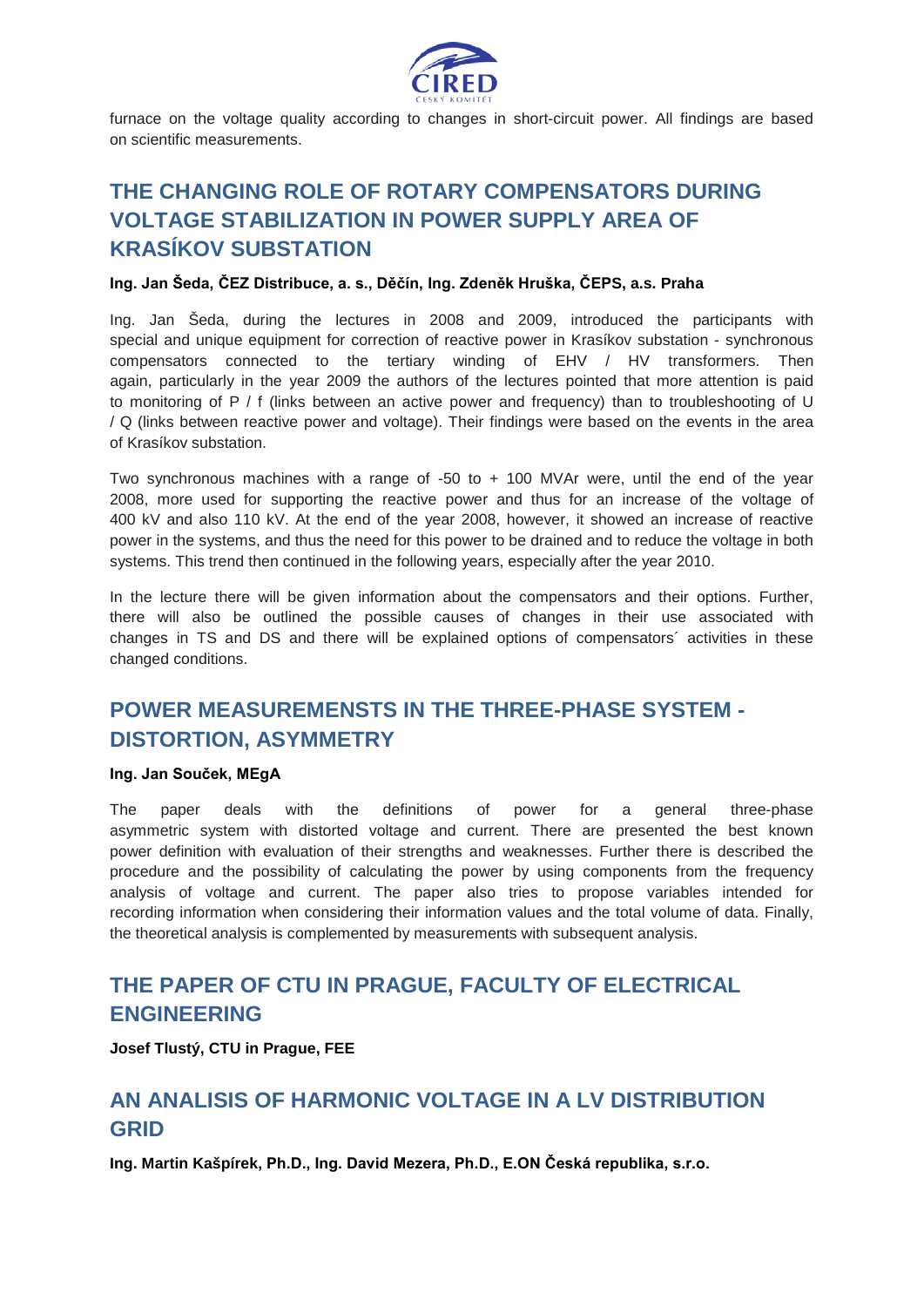

#### **Ing. Karel Procházka, CSc., EGC EnerGoConsult CB Ltd.**

The paper analyzes the harmonic voltage in LV distribution grid. There is not assessed only the compliance with the CSN EN 50160 standard, but the level of voltage in relation to the limit value for a given harmonic. The subject of the analysis is about 1000 weekly measurements of power quality made at random in the LV distribution grid. The level of harmonics is then related to the known size of the network impedance, which was measured at each power quality measurement. Then there is discussed the issue of exceeding levels for selected harmonic in relation to the limit value according to the CSN EN 50160 standard. In addition to the harmonic the article also describes the correlation of other power quality parameters (voltage deviation, flicker, asymmetry ...) in relation to the size of the impedance of the LV grid.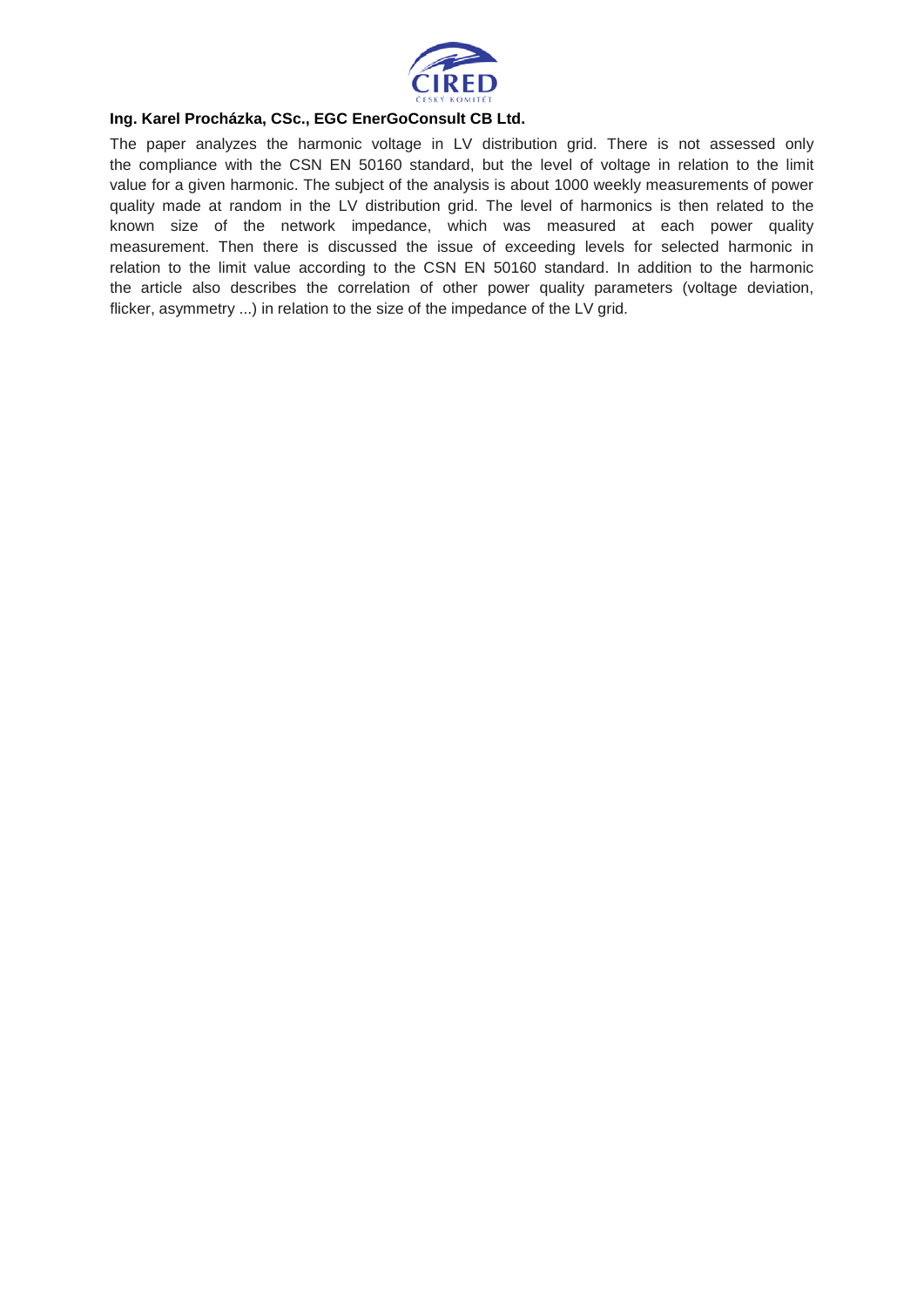

## **SESSION 3: OPERATION, CONTROL AND PROTECTION OF NETWORKS**

**Guarantor: Petr Toman, Brno University of Technology** 

### **THE EXPERIENCE FROM SGR IN OPERATION**

#### **František Žák, EGE, spol. s r.o.**

In grids with a compensation of ground capacitive currents there through the point of ground failure flows a residual current. The residual current is affected by the precision of the tuning of the arc suppression coil, by the extent and parameters of the grid. An important role is played by the size of the active current of the ground fault. With a low resistance of the ground failure there will through the point of the ground failure flow currents of high harmonics. One of the ways how to reduce the current at the point of the ground failure is the grounding of the phase with the ground failure in the power substation. The faulted phase can be grounded directly or via a limiting resistance optionally via reactor. The grounding of the phase through the reactor is known as SGR. This system has been in operation for several years and it is possible to present the practical experience.

### **EQUIPOTENTIAL CIRCLES AT MV POLES, AN IMPACT OF THE NUMBER AND THE DEPTH OF PLACING ON THE DANGEROUS VOLTAGE**

### **František Brož, Karel Procházka, EGC- EnerGoConsult CB Ltd.**

#### **Jaroslava Orságová, David Topolánek, Vojtěch Wasserbauer, BUT**

The paper deals with the impact of the placing of equipotential circles on the course of step and touch voltages.

### **AN ASSESSMET OF A FUNCTION OF A FAULT LOCATOR WHICH USES A TEMPORARY GROUNDING OF HEALTHY PHASE DURING PERNAMENT EARTH FAULT TO INCREASE ITS SENSITIVITY**

#### **David Topolánek, Jaroslava Orságová, Petr Toman, BUT**

The paper is focused on assessing the appropriateness of the use of healthy phase grounding method for locating of earth faults in compensated distribution systems. The paper is an analysis of the experimental measurements, which verified the accuracy of the locator during assessing the reactance to the point of the earth fault at the time of temporary grounding of healthy phase during the permanent earth fault of the metal, resistance and arc character. The result of this paper is to assess the accuracy of the calculated distance (reactance) of the failure by the locator and recommendations for the use of the described method of locating of the earth fault in our distribution systems.

### **TRANSFORMERS´ CONCEPTION OF THE CR + SR - STILL CURRENT AND NEEDED**

**Jiří Bermann, ABB s.r.o.**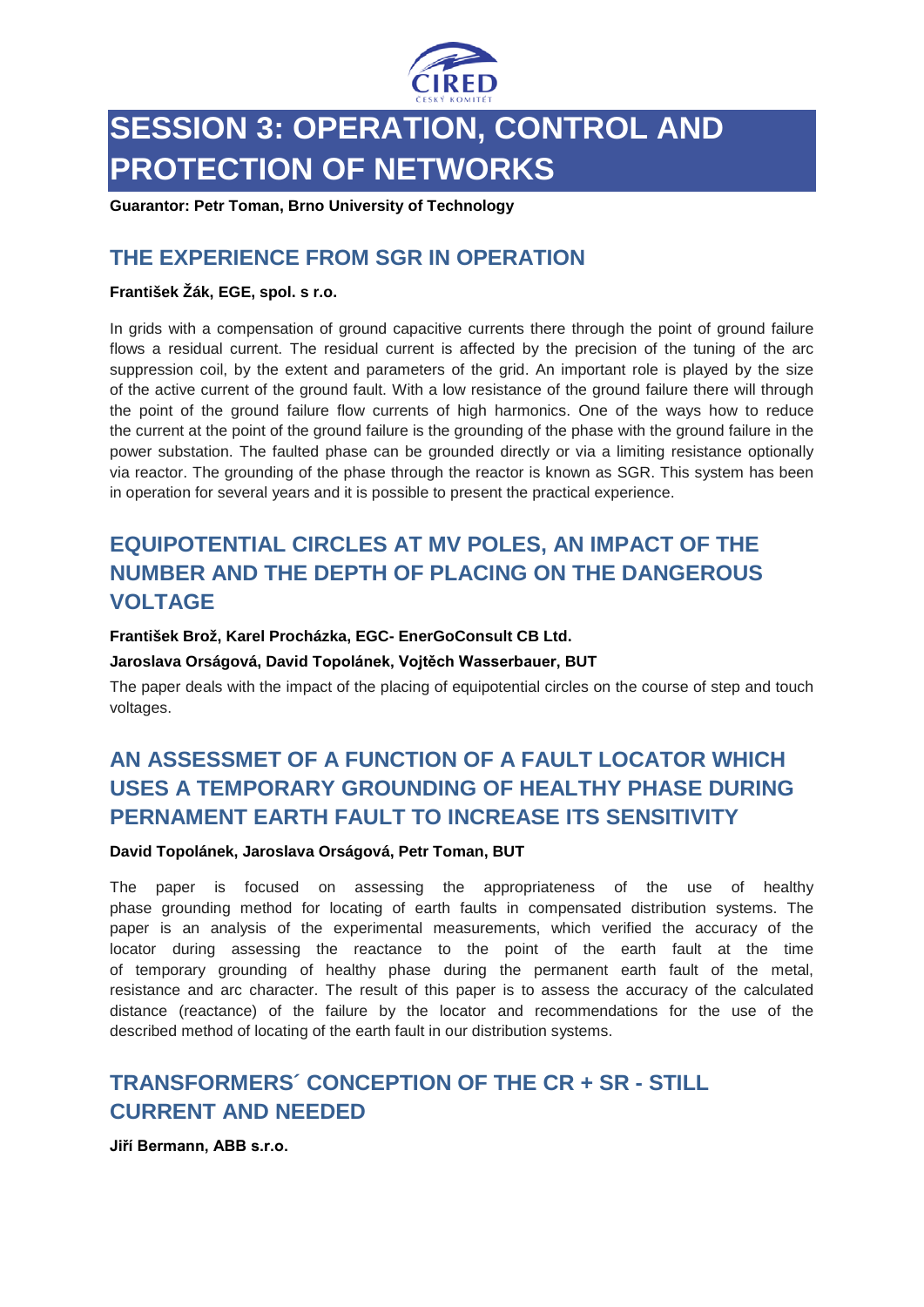

The paper introduces the elaborated transformers´ conception of the Czech and Slovak Republic networks with a logical sequence of voltage levels including regulation of voltage by taps. In the context it shows the size of the transmitted voltage of a zero component through the systems of HV and MV. It seeks to shed light on the reasons for the form of the conception and gives instructions on how not to spoil it nowadays.

### **THE USE OF 2G AND 3G GRIDS FOR ASDŘ**

#### **Jaromír Kordas, ČEZ Distribuce, a. s.**

The paper presents the experience of a twelve year using of a GPRS service, now GPRS / EDGE services and UMTS / HSPA for data transmission in **ASDR.** There are mentioned the results of the tests of used technologies and services for the transmission of signal changes and other data. It assessed the functionality and suitability of available services, especially the 2G and 3G grids for the transmission of changes in measurement values, status and fault signals, a remote control and automation.

### **POWER LINE COMMUNICATION FOR SMART METERING AND SMART GRID - CURRENT OPTIONS**

#### **Petr Mlýnek, Jiří Mišurec, BUT**

The paper deals with the survey of the available standards and circuits for communication over power lines. For this purpose, there are mentioned several available modems which can be used for realization and implementation of available standards. There are primarily PRIME and G3- PLC standards which are described and compared in terms of their properties. Furthermore, it deals with the currently widely discussed and new standards of G.hnem and IEEE 1901.2. The last part is focused on the discussion of the use of wider frequency band (FCC) in Europe and on the analysis of appropriate modulation and coding techniques of PLC communication in terms of a specific application.

### **AN ANALYSIS OF A POSSIBLE ELIMINATION OF OVERVOLTAGE GENERATED DURING A TEMPORARY GROUNDING OFA HEALTHY PHASE DURING AN EARTH FAULT LOCAZATION**

#### **David Topolánek, Jaroslava Orságová, Petr Toman, BUT**

The paper builds on the results of experimental measurement, which tested the functionality of the automatic system during the grounding of the healthy phase during an earth fault for its localization. During the analysis of the findings there was observed the occurrence of significant overvoltage caused by grounding of the healthy phase. The paper is therefore focused on detailed description of the cause of the overvoltage and on finding of measures that would lead to its elimination. The results of the analysis are supported by a simulation and calculation of a synchronous short-circuit using symmetrical components and a two-port theory.

### **THE USE OF FAULT LOCATORS IMPLEMENTED IN 22 KV DIGITAL CABLE PROTECTIONS**

#### **Martin Horák, Západoslovenská distribúčná, a.s.**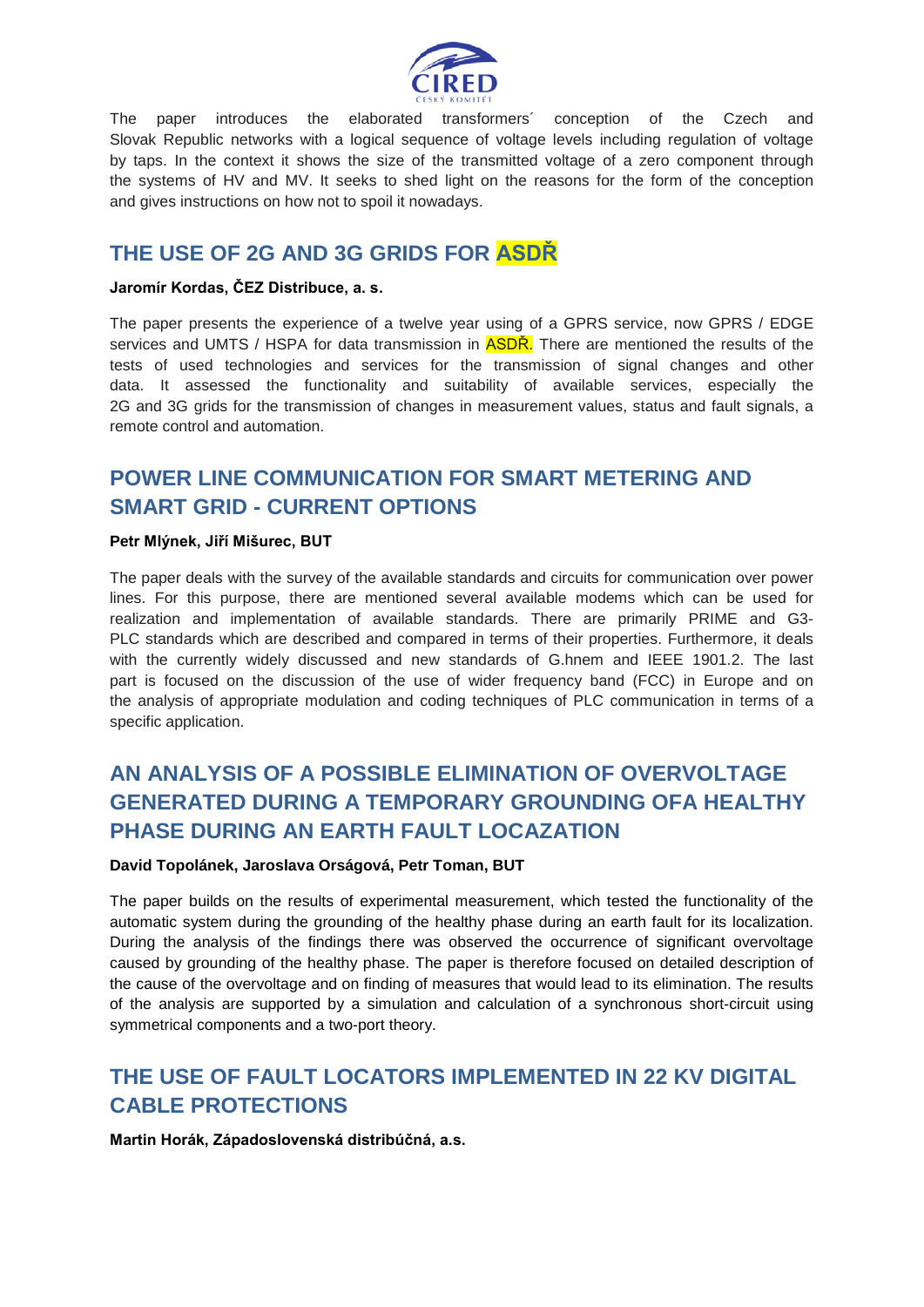

Digital protections brought many benefits, new functions and possibilities. Their total contribution is undisputed. One of the additional functionalities of digital protections is also an implemented fault locator. At 110 kV lines, this locator is commonly used for determining the location of interphase and earth faults, as 110 kV lines have a simple topology (point - point) and electrical parameters are constant along the line, possibly along several sections.

The use of fault locators for determining the location of interphase faults on 22 kV lines is disproportionately more difficult. Lines, although radially connected, have a larger number of diverging sections and electrical parameters along the lines change frequently (a different arrangement of conductors, different conductor cross-section). The paper describes the practical experience of using fault locator for 22 kV lines operated by Západoslovenská distribučná.

### **THE INNOVATION OF VOLTAGE-FREQUENCY PROTECTIONS OF RENEWABLE ENERGY SOURCES ACCORDING TO CHANGES IN THE 03/2014 DISTRIBUTION NETWORK CODE, ANNEX 4**

#### **Jaroslav Pospíšil, Tomáš Effenberger, PROTECTION & CONSULTING, s.r.o.**

The concept of protection of renewable energy sources in MV and LV grids in the Czech power engineering is given by the distribution network code, Appendix. 4. The distribution network code is in compliance with the Transmission Code 2007. The philosophy of immediate disconnection of plants at faults in a grid that was acceptable earlier is not sustainable with their increasing share in DS. Therefore, the voltage dips at faults in the grid can cause disconnection from the grid only in exceptional cases.

In the new setting of electrical protections there is, for example, accepted "go throught" the fault during the temporary voltage dips (FRT) and in agreement with the DNO the 2nd stage of voltage and frequency protections may not be used. We present a new voltage-frequency protection, which can be used for voltage or frequency lightening of the grid.

### **THE OPTIMAL SETTING OF PROTECTIONS AND CIRCUIT BREAKERS AS A WAY TO REDUCE THE RISK OF BURNS FROM THE ELECTRICAL ARC IN THE DISTRIBUTION GRID**

#### **Jan Pígl, Eaton Elektrotechnika s.r.o.**

Nowadays, it is required the constant improvement of the level of security (protection) of workers at work, in all areas of human activity. The newest trend in the service and work with the electrical devices is the evaluation of the risk of burns from electric arc, so called Arc-Flash Hazard Analysis, which is already required under the NFPA 70E-2012 standard in the USA and recently also thanks to NEN 3140 standard (based on the EN 50110-1standard) in the Netherlands. The aim of this paper is to describe the evaluation of the risk of burns from electric arc in distribution network based on the NFPA 70E-2012 standard (Standard IEEE 1584TM-2002) and on several practical examples to show why it is necessary to pay an increased attention to the setting (parameterization) of protections and circuit breakers.

### **PROCESSBUS IEC 61850-9-2**

#### **Pavel Glac, Siemens s.r.o**

The communication according to the IEC 61850 standard in the field of management and protection is an absolute standard nowadays. Initial distrust in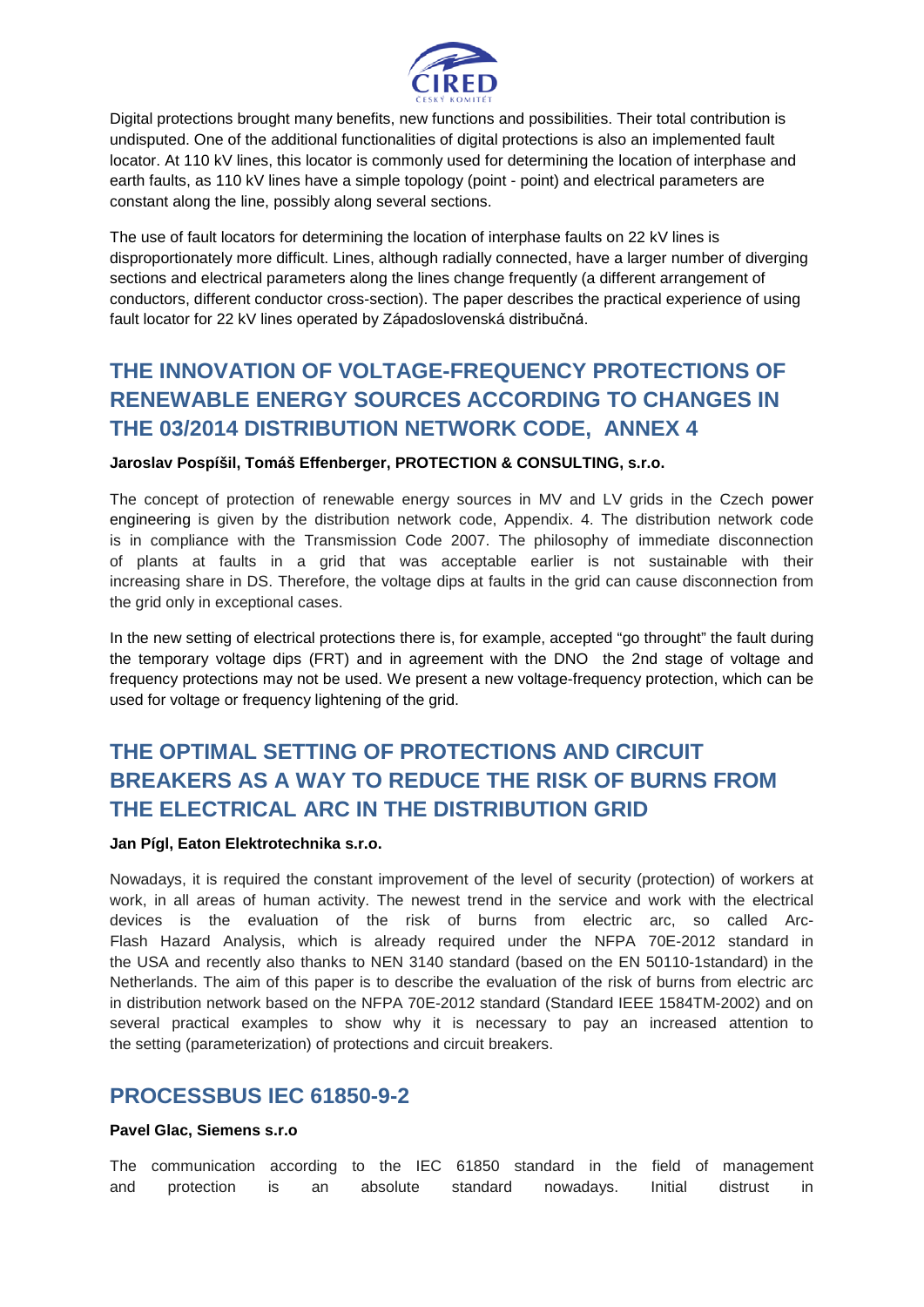

the horizontal GOOSE communication and its use for interlocking, but also mechanisms such as reverse blocking, the implementation of an automatic back up, etc. had long passed.

However, with the implementation of the Chapter 9-2, which defines the transmission of measured values (SMV - sampled measured values) for communication network (processbus), leading manufacturers hesitated until recently and the practical implementations have just started to appear. Therefore, it is needed to address the related issues and problems such as communication network topology diagram, redundancy, the connection of unconventional convertors or the use of this technology for phasor measurements.

The paper addresses except these issues also the effort to modify some parts of this chapter based on practical experience with the implementation.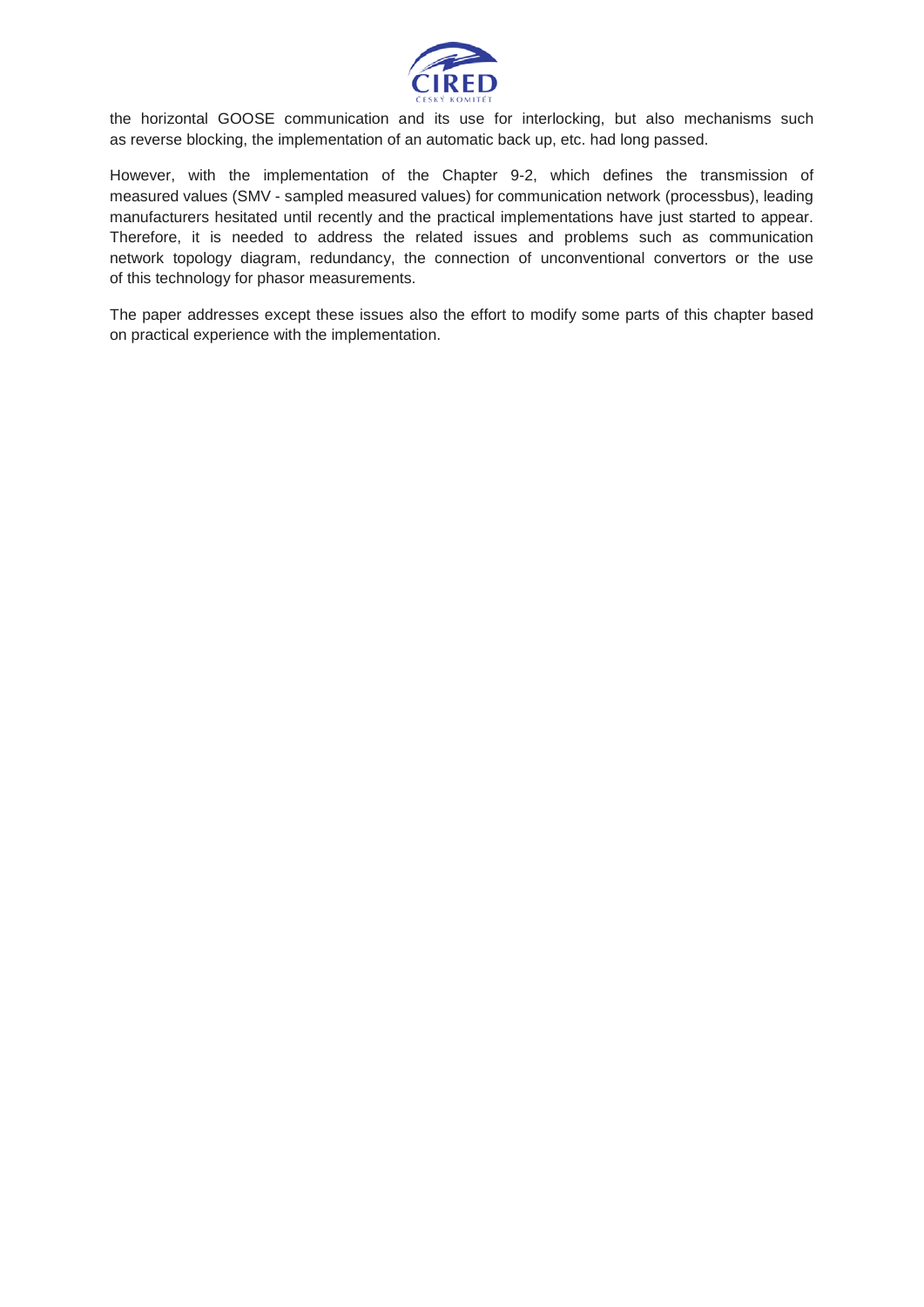

## **SESSION 4 – DISPERSED GENERATION, UTILISATION OF ELECTRICITY**

**Guarantor: František Kysnar, EnerGoConsult CB Ltd.**

### **REQUIREMENTS FOR CONNECTING THE HIGH CAPACITY BLOCKS OF NUCLEAR POWER PLANTS**

#### **Jiří Hledík, ČEZ, a.s. – ETE**

The high capacity blocks of new nuclear power plants are subjected to very strict technical requirements specified in the Transmission Network Code of the Czech Republic and the requirements prepared within the ENTSO-E standard, especially in the European Code of Requirements for Generators (RFG). The technical solution of the block and its power output must be assessed in terms of the impact on the superior electricity grid, i.e. Compliance with the maximum short-circuit contributions, permitted deviation of the voltage and frequency values, the ability to control the block in island operation mode and in the mode of own consumption, ability to operate at faults in the grid and the ability to control of active and reactive power. Requirements for final power output of the block and the block size is also subjected to an analysis of "design to cost".

### **ASVR OF HORNÍ ŽIVOTICE WIND POWER PLANTS**

#### **Roman Vaněk**

In the nodal area of 110kV in Horní Životice there is planned to install 106 MW of wind farms. This connected power is necessary to regulate. In connection conditions there is both, cutting down the active power and the regulation of reactive power.

To control the reactive power of these farms CEZ Distribution in cooperation with EGÚ Praha built - Engineering ASVR system that commands the reactive power of the individual parks according the constant voltage of 110kV in the substation of Horní Životice.

### **PRACTICAL EXPERIENCE WITH THE OPERATION OF ASVR IN HORNÍ LODĚNICE WPP**

#### **Richard Habrych, ORGREZ, a.s.**

The paper is focused on the issue of effective use of the reactive power of wind power plants in favor of improving the voltage conditions in the 110kV grid. Specifically, the paper is focused on the wind park of Horní Loděnice - 18MW where there was installed the secondary voltage regulation (ASVR) for voltage stabilization needs on the busbar of 110kV Šternberk substation. The article presents the basis for the implementation of ASVR, specific technical implementation, examples of the operation through grafical representation and final assessment.

### **AN ANALYSIS OF REACTIVE POWER REGULATION AT PV PLANTS**

#### **Jaroslav Pospíšil, Pavel Tureček, Tomáš Effenberger, Protection & Consulting, s.r.o.**

Within the project task of the active and reactive power control of the PV Plant Vlkoš / it was built in two stages 4 MW and 2.5 MW – with a new type of SMA TLRP invertors / was designed, implemented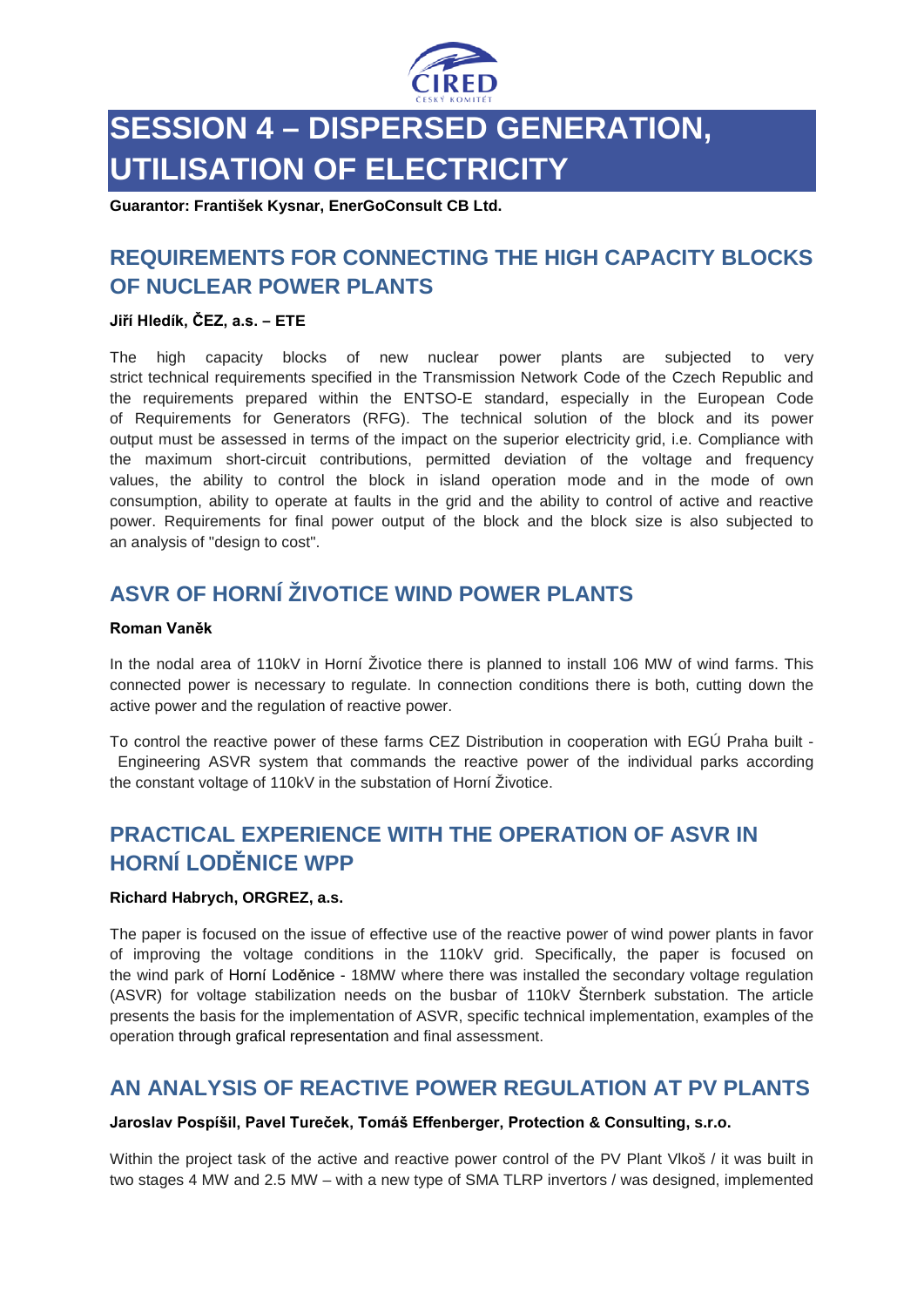

and tested the control of P and Q and there was created so called Hybrid control algorithm Q. When checking the regulation of P, Q there was found out the amplitude / of almost 10% / and especially phase asymmetry of voltage / up to 5.5 ° / and they are the root cause of the power imbalance of PV Plant Vlkoš both in the active and, especially, the reactive power. At the end of the paper there is a discussion about the concept of the control of PV Plant at measuring 3-phase power values and phase to phase voltage. There is carried out the evaluation of the reactive power regulation of PV Plant Raková / 6 MW / in the nodal area of Konice in terms of the current energy engineering concept – setting the size of a power factor.

### **A VERIFICATION OF SPECIFIC PROPERTIES OF PVP AND WPP IN THE DYNAMIC AREA**

#### **František Kysnar, EGC – EnerGoConsult CB Ltd.**

#### **Jiří Drápela, BUT**

The current rules for the assessment of the connectivity of dispersed generation sources are based only on the static modeling. The impact of dispersed generation on the distribution network operation during transient state is not assessed, because, among other things, there is a lack of the necessary tools. Within the project TA03020523 supported by TA ČR a library for making a dynamic model of the distribution system including distributed generation sources is being created. To set the correct parameters of models, a number of measurements on operating resources was carried out, which verified the created models. The paper deals with the results of measuring the specific properties of the selected sources of dispersed generation.

### **THE PAPER OF BUT – THE TITLE WILL BE PROVIDED LATER**

**Jiří Drápela**

### **THE EXPERIENCE IN THE OPERATION OF THE WIND FARM KRYŠTOFOVY HAMRY VII. – THE PAPER WILL NOT BE PRESENTED**

#### **Vladimír Velek**

The various statistics of the sixth year of operation of the wind farm Kryštofovy Hamry. An overview of production and own consumption of the farm.

### **THE U TŘÍ PÁNŮ III. WIND FARM – THE PAPER WILL NOT BE PRESENTED**

#### **Vladimír Velek**

The results of the last four years of operation of the wind farm. The statistics of achieved power, overviews of own production and consumption.

### **THE POTENTIAL OF ELECTRICITY CONSUMPTION MANAGEMENT IN THE CZECH REPUBLIC**

**Michal Macenauer, EGÚ Brno, a.s.**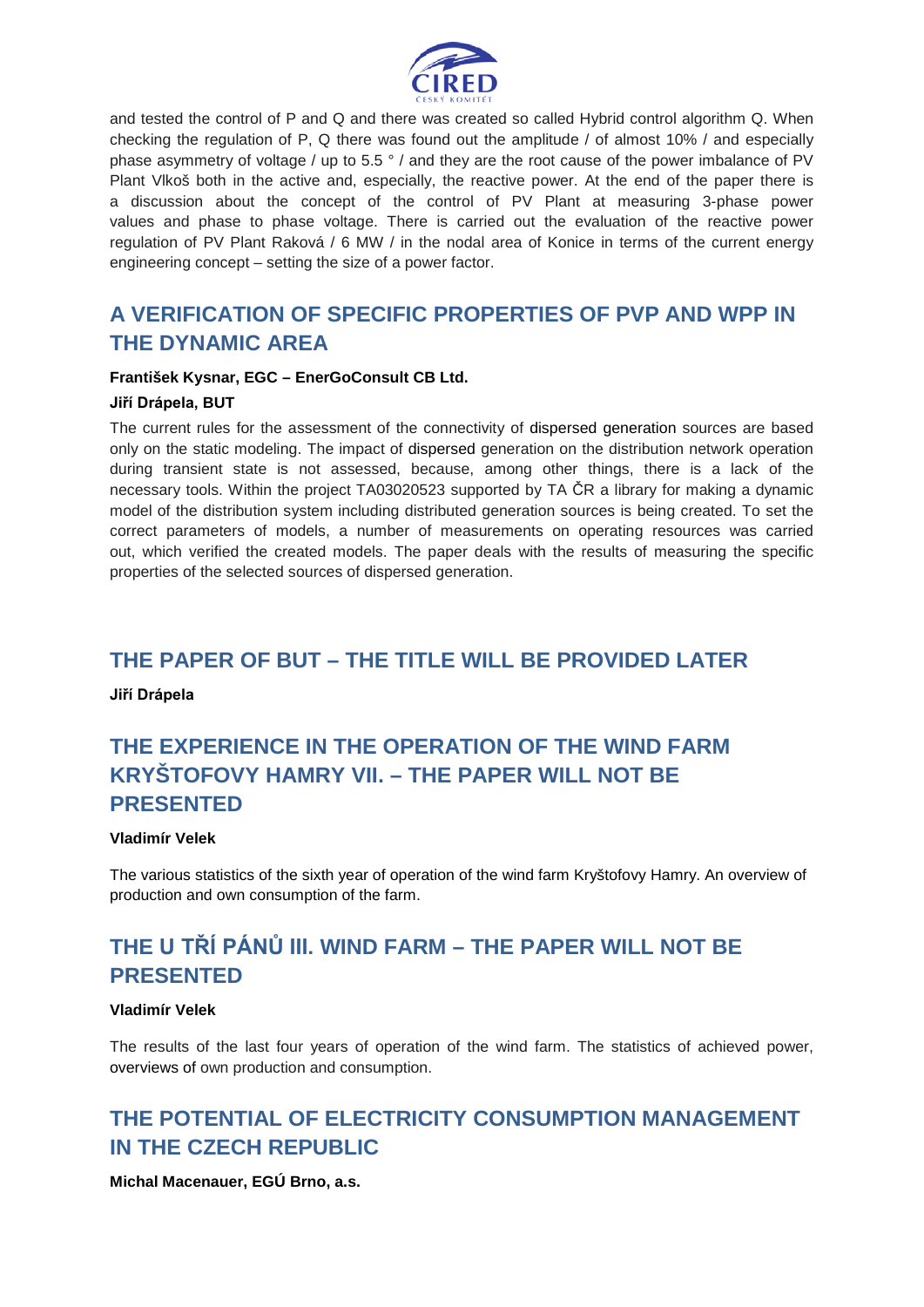

One of the basic requirements for electricity grid from the beginning of its systematic building was the ability to cope with fluctuating loads, both at the level of the whole system and at the level of local medium-voltage and low-voltage distribution grids. The interconnected system allows a partial offset of fluctuations due to the greater amount of appliances and more resources. Fluctuating load can be managed by suitable sources (startup, shutdown, reducing and increasing of power), or also by a suitable consumption management so that not to reduce the added value from the use of electricity (typically concerning the management of consumption of the thermal storage appliances) . The issue of consumption management is currently gaining importance in the context of the development of intermittent sources of electricity, the expected development of electro mobility and the development of technologies that enable local small-scale electricity storage. The paper offers a pragmatic (if possible ideology free) look at the electrisity consumption management options in the Czech Republic. The prediction of electricity consumption, its nature and the necessary limitations imposed by the methods of its use are taken into account.

### **THE IMPACT OF DSR SFC ON A FREQUENCY REGULATION QUALITY**

#### **Tomáš Linhart, Martin Pistora, Karel Máslo, ČEPS, a.s.**

This paper deals with the impact of the expansion of the frequency regulation by temperaturecontrolled devices, which is described in the draft of the European network code - Demand Connection Code from the 21st of December 2012, the so-called Demand Side Response System Frequency Control. In the first part of the paper there is described the model of frequency dependent thermostatic load in the MODES network simulator. In the second part there is shown the impact of this regulation on the size of frequency deviations - in the operation of the interconnected synchronous zone of the Continental Europe, in the island operation of the electricity grid in the Czech Republic and in a separate operation, which is characteristic of the system restoration after the blackout.

### **MONITORING AND DIAGNOSTICS OF AN OPERATION OF PV PLANTS**

#### **Jaroslav Pospíšil, Petr Pospíšil, Roman Málek,**

#### **Marek Špinar, Pavel Tureček, Protection & Consulting, s.r.o.**

To assess the PVP connection to the grid, it is necessary to use new approaches that meet the technical requirements of the regulation of the active power, voltage and reactive power, of the operation of photovoltaic power plants at different voltage and frequency, and compliance with standards of electricity quality.

Increased reliability of their production can be achieved by installing the monitoring and diagnostic systems that continuously monitor the performance of all their parts. For example in photovoltaic power plant / PVP / - panels, invertors, electrical part on the MV, LV part and own consumption.

The part of this paper tries to create a single concept, which deals with the inter-annual comparison of the energy produced by the four selected PVP in terms of - the total amount of the energy, losses in the cabling between the invertors and the electricity meter, theoretically generable energy and the impact of aging on the performance of the PVP panels. The study is based on the data from the PSC monitoring system, which provides data from the invertors, the electricity meters and analyzers, from the exposure and temperature sensor.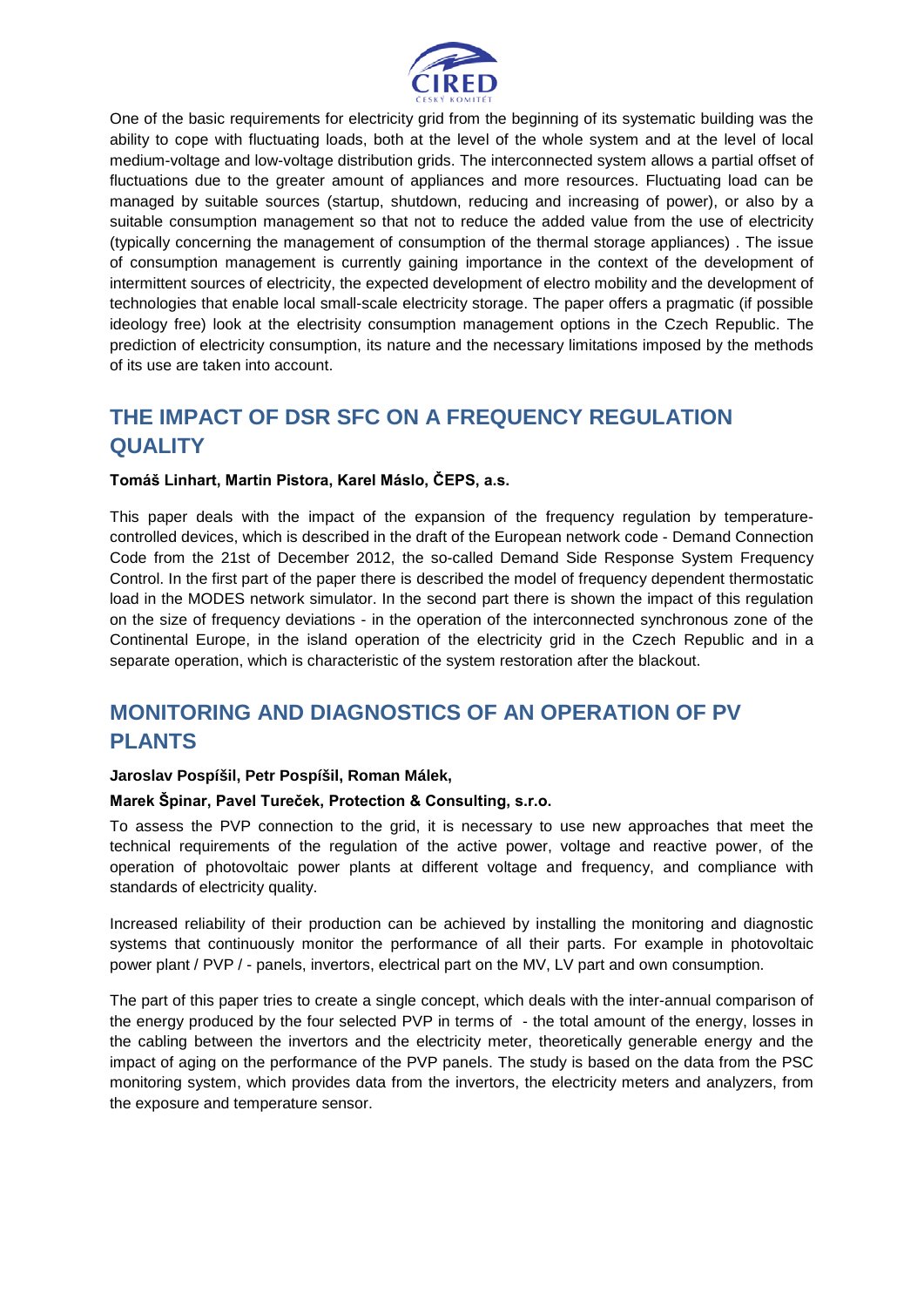

## **SESSION 5: DEVELOPMENT OF A DISTRIBUTION SYSTEM**

**Guarantor: Jaroslav Šabata, EGÚ Brno, a.s.**

### **GRADUAL REPLACEMENT OF 220 KV GRID FOR 400KV GRID – AN IDEOLOGICAL PROPOSAL**

#### **Svatopluk Vnouček, Andrew Kasembe, Jaroslav Čermák, Petr Hamouz – ČEPS, a.s.**

#### **Jiří Ptáček, Petr Modlitba, Milan Krátký – EGÚ Brno, a.s.**

A limited transmission capacity and gradual aging and phase out of sources connected to the 220 kV power system is causing that the system of 220 kV has already ceased to meet its original function within the transmission system, and therefore the TS CEPS operator decided on the gradual decline of the present 220 kV power system and its replacement with the 400 kV grid.

The paper deals with various aspects of the gradual replacement of the 220 kV grid, a proposal of the most appropriate time procedure for the gradual replacement of the 220 kV system with 400 kV power system while maintaining the reliability of transmission system, the security of power distribution in 110 kV areas and absorption of all sources connected to the existing transmission network. The target state of the replacement should be reached until 2040.

### **AN OPTIMIZATION OF TECHNICAL SOLUTIONS IN ČEZ DISTRIBUCE, A. S.**

#### **Martin Mach and the team of the Department of Optimization of Technical Solutions – ČEZ Distribuce, a. s.**

The paper describes a method of optimization of the technical solutions, which is used during the process of preparation and approval of plans of large buildings. The process utilizes the cooperation of experts from various fields for optimizing the key needs of the company and especially the efficiency of investments, a technical standardization, a purchase of materials and services. The method can be used also in the process of designing a building, or in the assessment of project documentation. The optimization of technical solution does not focus only on the best technical solution, but also on the economically best solution for the company and the lifetime period of the plant.

### **A DECOMPENSATION OF REACTIVE POWER OF POWER LINES**

#### **František Žák – EGE, spol. s r.o.**

The most recent trend is the gradual replacement of overhead lines for cable lines. This causes a sharp increase in the value of the charging capacitor current. In some grids the increase in the charging capacitor power can be seen in the overcompensation of inductive reactive power demand and grids at times of low load consume capacitive reactive power. This capacitive reactive power demand starts to affect the very economy of network operation. A new look at the issue of the decompensation of reactive power shows the economic aspects associated with losses in the large cable outlets. An important question is also setting the limits when it is advantageous to accept the decompensation of the charging capacitor power.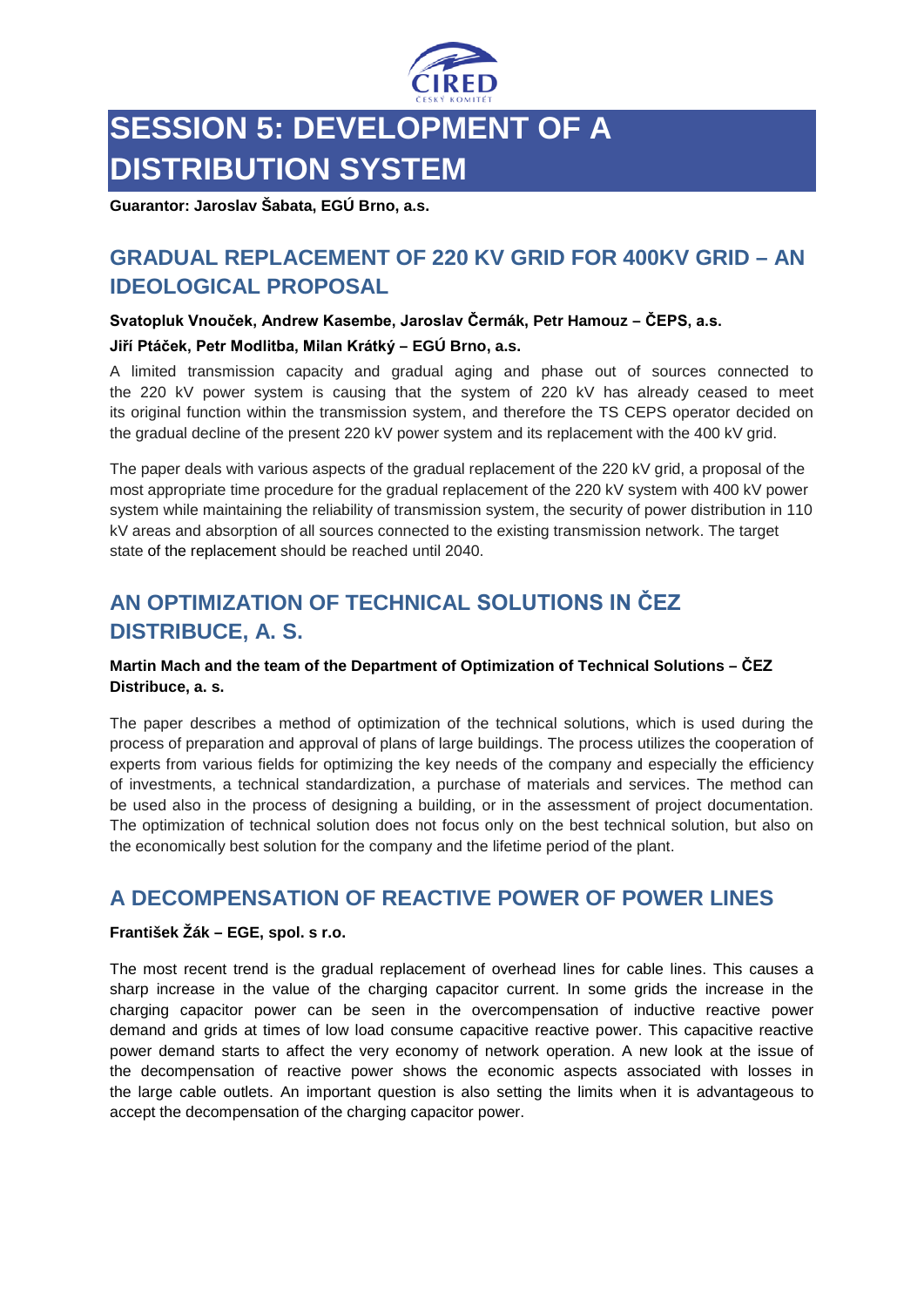

### **ISLAND OPERATIONS, EXPERIENCE FROM THE VRCHLABÍ SMART REGION**

#### **František Žák – EGE, spol. s r.o., Vlastimil Novotný – ČEZ Distribuce, a.s.**

The dependence on electricity of our society increases as well as the requirements for the reliability of its supply. One of the options to ensure the higher reliability of electricity supply is the creation of island operations. Island operations can be developed at different levels. Their formation is largely limited by the properties of local resources and consumption characteristics of the area. The use of island operation must be based on a detailed analysis of local conditions.

Within the Smart Region Vrchlabí project there was built the island operation in a part of the urban network. The main source of islanding is a cogeneration unit, which serves as a source of heat and electricity for the island's area of operation. It is a comprehensive island operation from influencing the source management to consumption management in island operation. Currently, the project is at the stage of a completion of the first real tests.

### **OPTIONS TO INCREASE DISTRIBUTION RELIABILITY THROUGH INNOVATIVE ELEMENTS IN LV INTERCONNECTED SYSTEMS**

#### **Filip Brož, Karel Procházka – EGC České Budějovice s.r.o.**

#### **Lukáš Křivanec, Stanislav Votruba – PREdistribuce, a.s.**

In densely populated areas interconnected systems may be a solution for increasing the reliability of electricity supply. When using modern elements in these networks, it is possible to reduce some of the typical negative characteristics of the interconnected systems and at the same time be prepared for the further development of renewable energy sources, electro-accumulation and e-mobility. The paper summarizes the selected findings of the study dealing with the comparison of several possible connections of LV outlets from one or more MV / LV distribution substations in terms of losses, supply reliability and other parameters.

### **THE MV GRID AUTOMATION - RECLOSER**

#### **Autoři: Libor Kolář, Daniel Kouba, Peter Múdry, Jiří Čeleda – E.ON Česká republika s.r.o.**

The paper deals with the description and evaluation of the pilot project which tested technology for the advanced distribution automation of the MV grids. As an element for distribution automation there was used the breaker with the ability of automatic reclosing, so called Recloser from the TAVRIDA ELECTRIC company. In addition, this study describes the methodology used to find suitable outlets or suitable locations for the placement of reclosers at the first mass placement of these elements in E.ON 22 kV distribution grid to reduce the reliability indicators of SAIDI / SAIFI.

### **OPTIMIZATION OF INVESTMENT MEASURES REGARDING THE DISTRIBUTION NETWORK RELIABILITY**

### **Daniel Kouba, Miroslav Kopt, Filip Chrášťanský – E.ON Česká republika s.r.o. Filip Brož – EGC-EnerGoConsult CB Ltd.**

The paper describes the selection of the most appropriate technical measures to increase the reliability of the entire distribution grid. It responds to the introduction of the incentive component of distribution reliability from the ERO. There is calculated a contribution to the reliability of the various technical measures of the selected types of networks, which are then extrapolated for the entire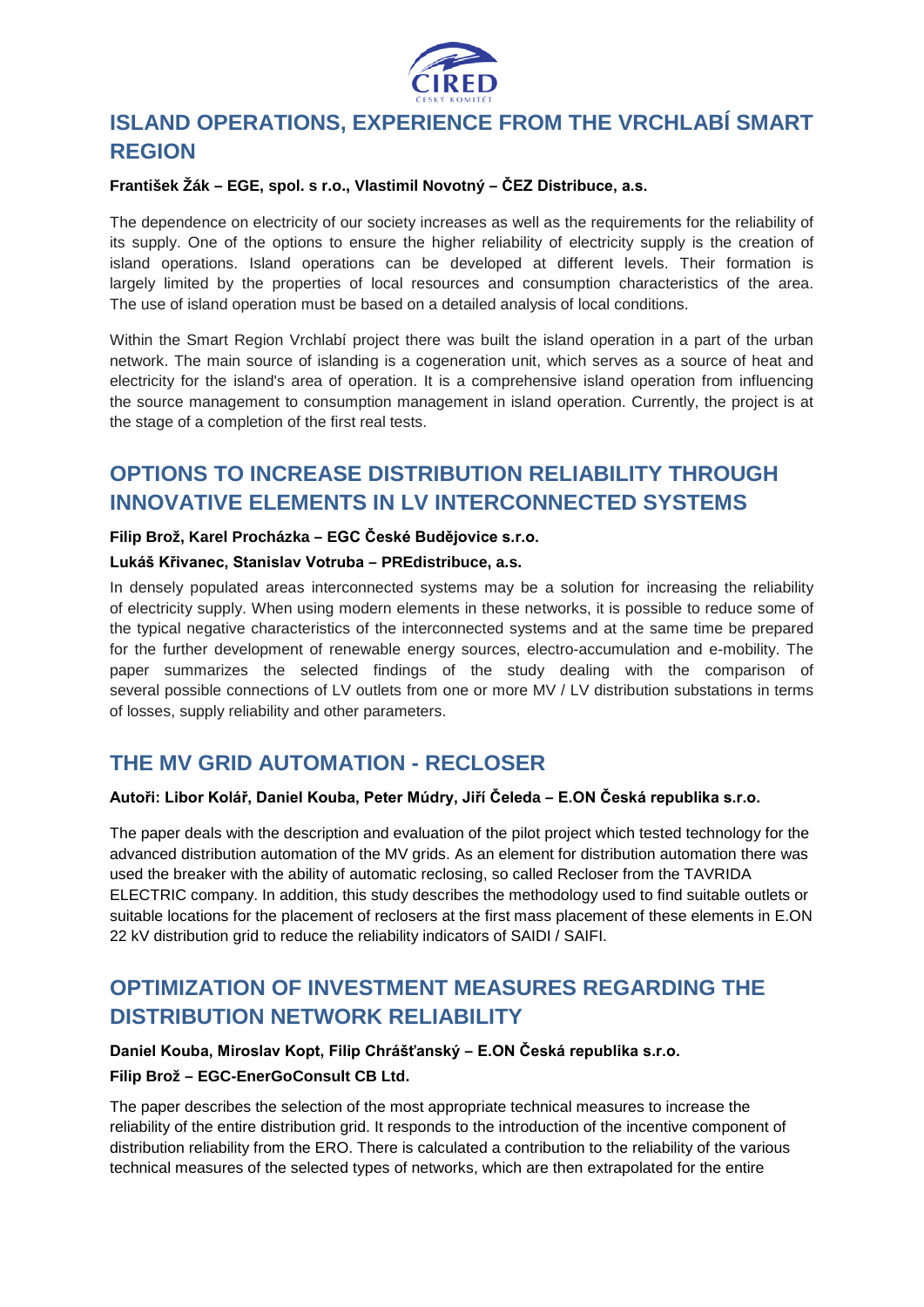

territory of E.ON Distribuce, a.s. All reliability calculations are economically quantified so as to determine the optimal distribution of technical needs, i.e. selection of ideal mix of measures for a predetermined reliability of the distribution grid. Finally, the article deals with the economic assessment of the effectiveness of investment in relation to the Q component of the regulatory formula.

### **THE QUALITY OF ELECTRICITY SUPPLY**

#### **Jan Šefránek – ERO**

The paper deals with the evaluation of the quality of electricity supply and related services in electrical power engineering for the year 2013. The paper presents a detailed evaluation of the implementation of quality standards and the achieved level of continuity of electricity supply. Furthermore, it deals with the motivational quality control and changes in this area.

### **PARTIAL DEPENDENCE BETWEEN COSTS AND QUALITY**

#### **Petr Skala, Václav Dětřich, Oto Bucholcer – EGÚ Brno, a.s.**

The relationship between the cost of measures that affect the quality, more precisely, the continuity of distribution, and expected indicators of SAIFI and SAIDI is the focal point of all tasks. It is a very comprehensive task. However, if we concentrate only on the selected measures and the set of the selected outlets, the problem will not be hard to solve. Because of these initial assumptions we talk about "partial dependence between costs and quality."

The paper presents a general methodology for calculating the partial dependence between costs and quality based on a Monte Carlo simulation. The advantage of the chosen approach is to get a full distribution function of SAIFI and SAID final indicators, which can then be used (in contradiction to mean values) for recalculation of the quality factor and quantification of associated probabilities and risks.

### **THE USE OF THE FAILURE DATABASE FOR A RELIABILITY ANALYSIS OF DEVICES**

#### **Martin Slivka, Radomír Goňo, Stanislav Rusek, Tadeusz Sikora – VSB-TU Ostrava**

This article deals with the analysis of the databases of failures, defects and outages in distribution grids. As a result we can see reliability parameters of important devices entering into the calculation of reliability and the number of failures and faults on individual parts of the grid. In addition, there is also analyzed the possibility of evaluating of specific types and manufacturers of devices.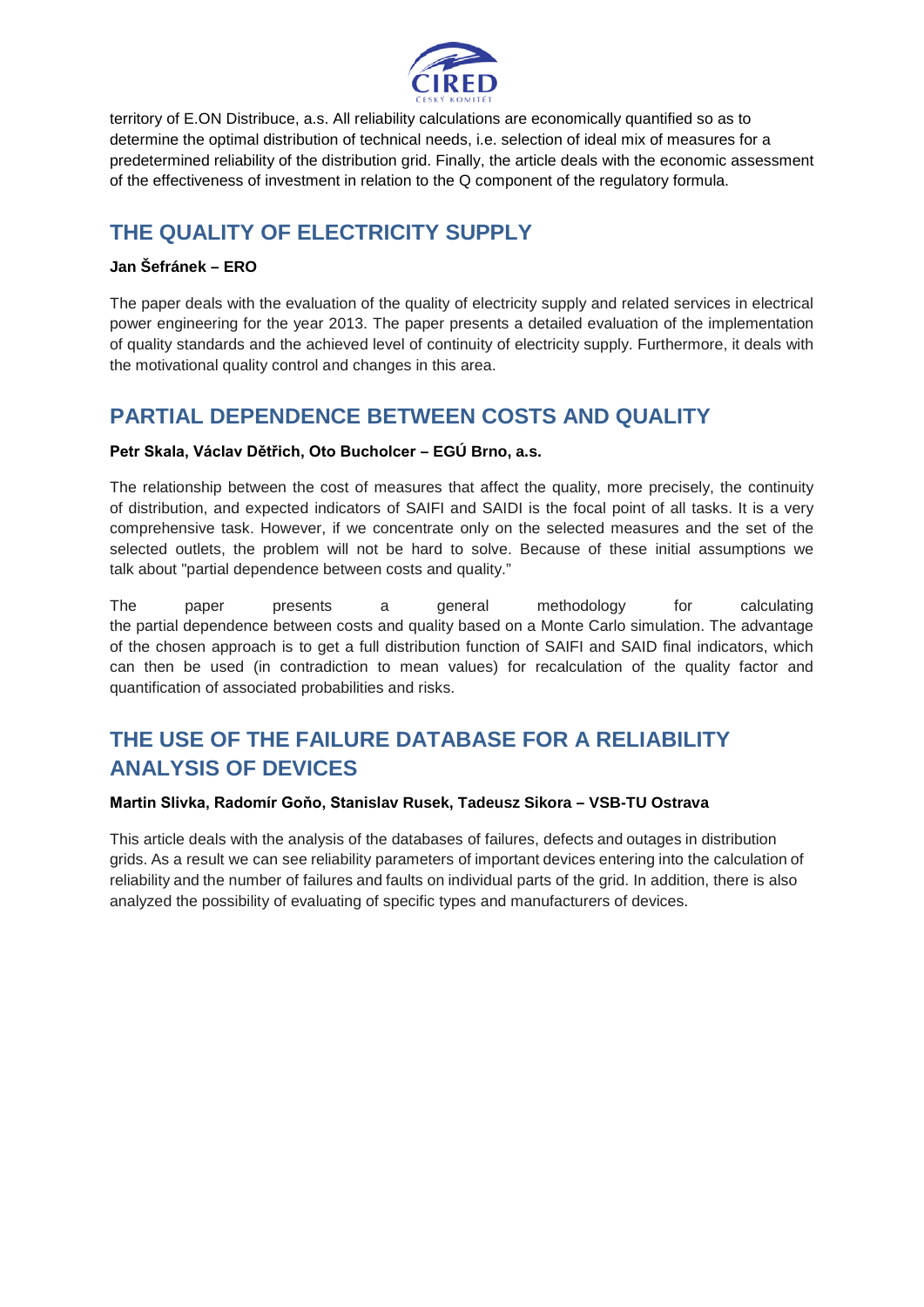

## **SESSION 6: CONTROL, ORGANIZATION, QUALIFICATION**

**Guarantor: Martin Schneider, PREměření, a.s.**

### **NEWS IN TECHNICAL LEGISLATION - THE CURRENT TASK OF DISTRIBUTION NETWORK OPERATORS**

#### **Ing. Pavel Kraják, ČEZ Distribuce, a.s.**

Legal regulations and technical standards concerning the operation of the distribution system have recently gone through a major change. The main reason is the implementation of the European commission Directive 2012/27/EU of 25 October 2012 on energy efficiency. It has an impact on all three "Energy Acts":

Act No. 458/2000 Coll., on business conditions and public administration in the energy sectors and on amendment to other laws (the Energy Act)

Act No. 406/2000 Coll., On Energy Management

Act No. 165/2012 Coll., on Supported Energy Sources

In the first half of the year, amendments to the majority of the regulations were not included into the legislative plan.

After a thee year pause, there were major changes in the distribution rules.

In the field of technical standards for power engineering the most important are:

CSN EN 50341-1 – Ovelhead electrical lines exceeding AC 1 kV – Part 1: General requirements – Common specifications

CSN EN 61936 -1 – Power installations exceeding 1 kV AC.– Part 1: Common rules

CSN EN 50110-1 ed 3. Control and work with electrical equipment

### **CURRENT STATUS OF E. ON PILOT PROJECTS IN THE SM**

**Milan Rozporka, E.ON Česká republika, s.r.o.**

### **KEY TRENDS IN THE SMART GRIDS STRATEGIES**

#### **Ondřej Mamula, Martin Machek, ČEZ, a.s.**

The paper introduces the ČEZ Group's approach to the Smart Grids strategy; from capturing key trends, their prioritization and tech-economic impact assessment, through the design of appropriate measures, an evaluation of alternatives to practical verification of promising directions before real placement. In the area of new business concepts linked to the technology measurement and evaluation of energy consumption the paper deals with the placement schedule of new trade tariffs, high standard meter on request, and ways of evaluation of the measured data, advice and tools to achieve economies or the change in customer behavior.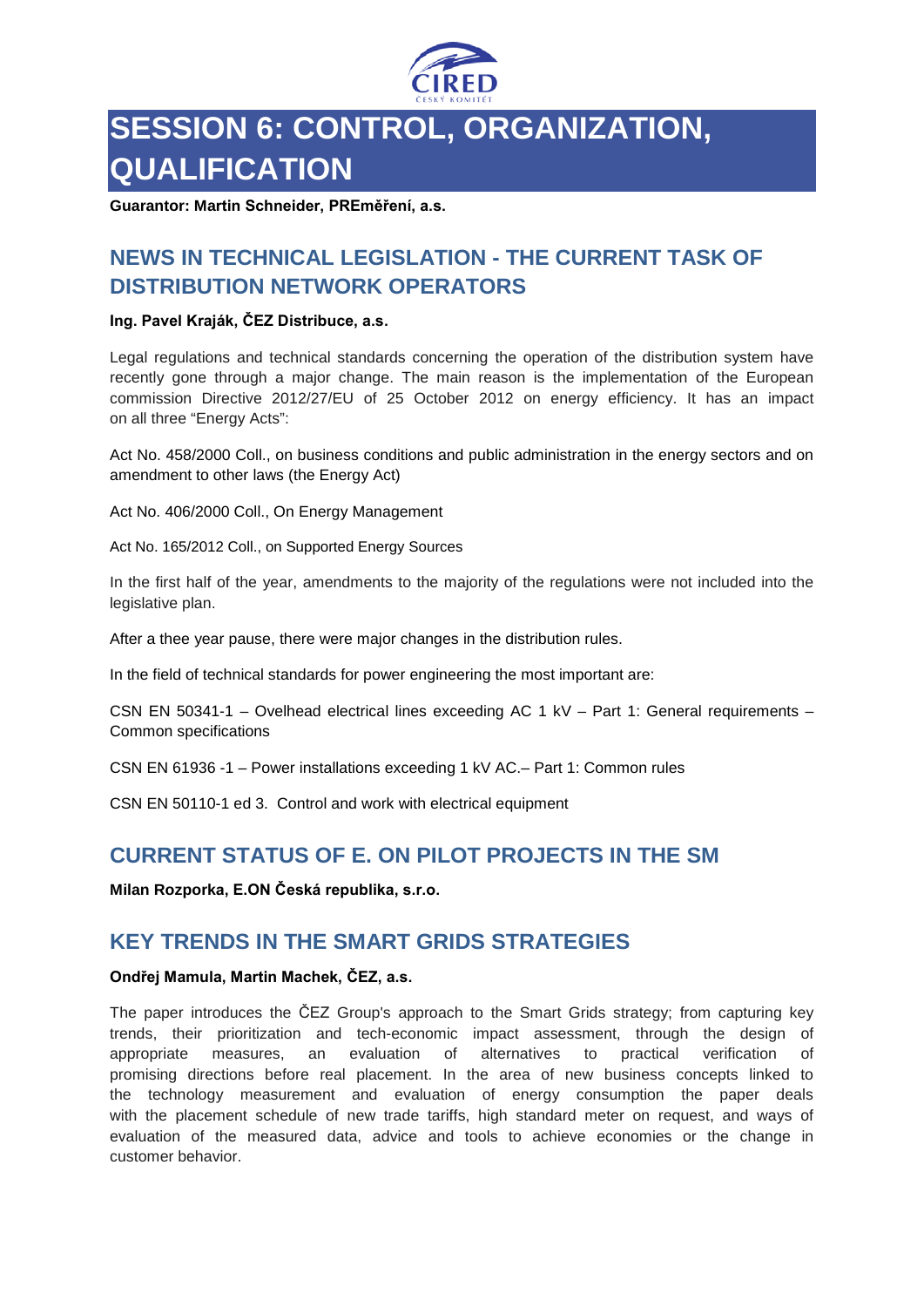

### **THE SG APPROACHES IN DIFFERENT COUNTRIES, DEMAND RESPONSE**

#### **Karel Procházka, EGC-EnerGoConsult CB Ltd.**

The paper deals with different approaches to the issue of Smart Grid in individual countries and the issue of Demand Response in this context.

### **AN IMPACT OF NEW TRENDS IN POWER ENGINEERING ON LOAD AND VOLTAGE IN LV GRID**

#### **Zdeněk Müller, CTU in Prague, Stanislav Votruba, PREdistribuce, a.s.**

Under the influence of new trends in the power engineering there was carried out an analysis of the impact of these trends (photovoltaic issues, micro-cogeneration systems with heat pumps heating and air conditioning, electric mobility) in selected parts of the LV grid in urban agglomeration using new methods and approaches. To create the necessary simulation and analysis the stochastic approach was applied; to achieve results with sufficient credibility there was created a sufficient number of scenarios and calculations (about hundreds). This paper describes the procedure of the analysis and selected results.

### **A METHODOLOGY FOR AN EVALUATION OF A COMMUNICATION PART OF PILOT PROJECTS**

#### **Jiří Vodrážka, ČVUT, Stanislav Votruba, PREdistribuce, a.s.**

With regard to developments in the field of smart grids and smart metering in the European context, even in the case of distribution networks in the Czech Republic we have to take into account the possibility of integration of new trends in our networks. DSOs must be prepared for this situation, and therefore they have been continuously preparing small pilot projects of smart metering, remote control elements in DTS and the like. This paper describes a methodology that is being created for these purposes – for the uniform and comparable assessment of communication parts of these pilot projects, and which should be one of the important bases during the creation of the communication infrastructure strategy.

### **NEW TRENDS IN CONSTRUCTION OF INTELLIGENT GRIDS AND A MEASUREMENT OF A NEW GENERATION**

#### **Miroslav Hladík, Landis + Gyr**

The paper deals with a new approach in the search for optimal solutions and stabilization of grids by integrating of billing and operational measurements including the appropriate work with the measured data. The analysis and practical recommendations are based on the results of selected pilot projects, with regard to the economy of the entire solution.

### **CHANGES IN THE DISTRIBUTION NETWORK CODE IN 2014**

#### **Karel Procházka, Pavel Bürger, EGC-EnerGoConsult CB Ltd.**

The paper presents a list of changes in the Distribution Network Code during the year 2014.